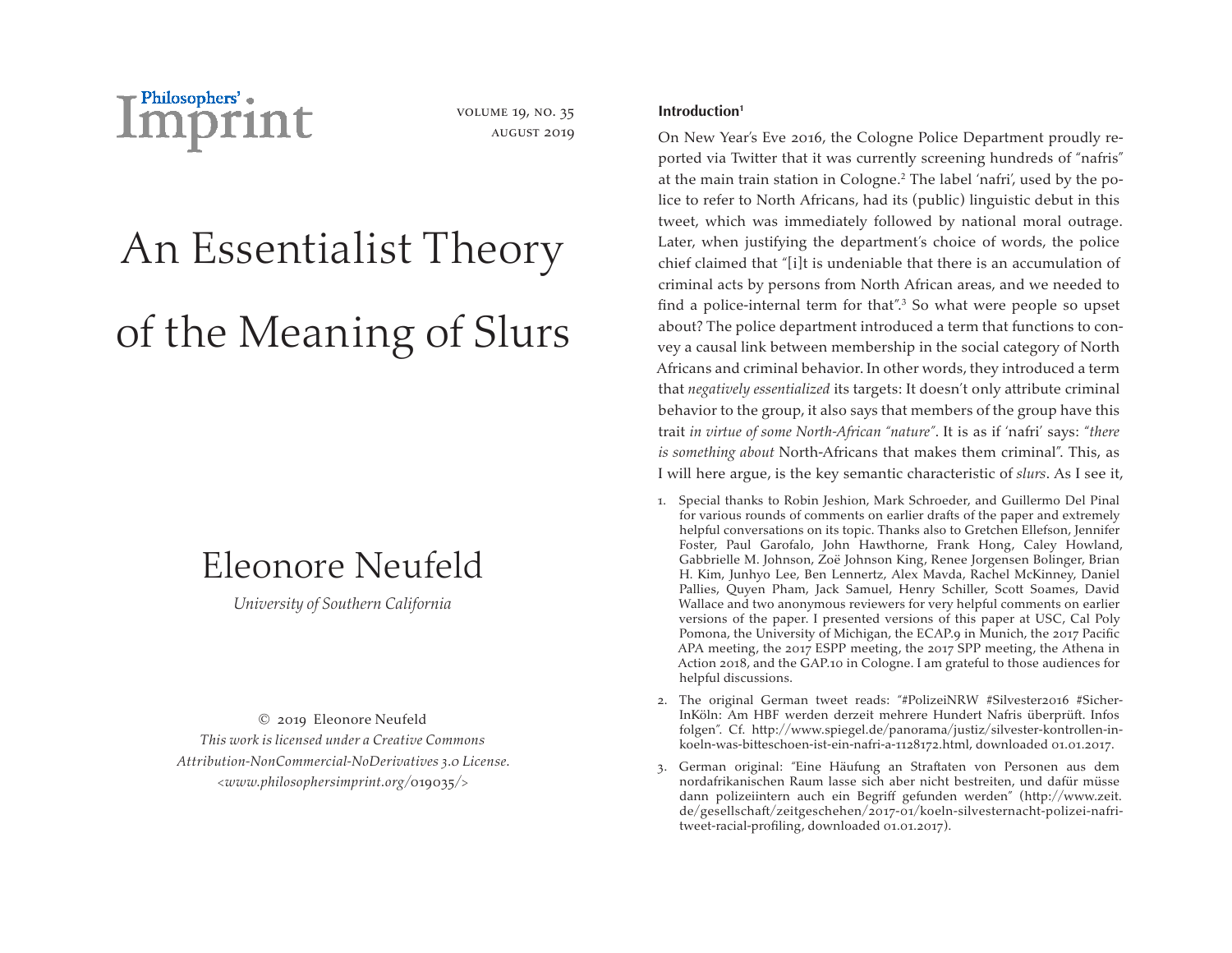slurs are kind terms encoding an "essence" of a social group, which is taken to explain a number of negative features attributed to the group. In effect, then, the police department introduced a slur for people from North African countries into the German language community, and people were rightly upset about it.

The main aim of this paper is to introduce to the philosophical debate an essentialist theory of slurs that has, to my knowledge, not yet been given adequate consideration. The main thesis of this paper is that slurs<sup>4</sup> are a species of *failed kind terms*; they are terms which, although introduced with the intention of designating kinds, fail to do so. All recognized properties of slurs are derivable from this simple semantic base; no additional linguistic entities need to be posited to account for the special features of slurring vocabulary. Although the primary goal of this paper is to motivate an essentialist semantics of slurs rather than to defeat theoretical alternatives, it is worth mentioning that I take my essentialist model to have a central virtue that makes it stand out from competing theories. Namely, that it can account for the acknowledged desiderata of an adequate semantics of slurs while receiving strong support from empirical work in cognitive psychology.

In what follows, I assume a theory of natural kind terms according to which they encode an essence of a kind, *k*, that is explanatorily connected to a set of stereotypical features associated with *k*. This way of carving out the semantics of natural kind terms differs slightly from the classical Kripkean framework of natural kind terms. Since I take descriptive information about stereotypical features to be part of the

4. One question that has come up in the literature on slurs is how to delineate the class of slurs, and, relatedly, how to distinguish slurs from other pejoratives (see, e.g., Anderson & Lepore, 2013; Bach, 2018; Croom, 2011; Jeshion, 2013a; Popa-Wyatt, 2016). My answer to this question has direct consequences for the scope of my theory. Although I agree with other theorists that there is a clear distinction between paradigmatic slurs and paradigmatic non-slurring pejoratives (e.g., so-called "individual pejoratives" like 'jerk' or 'asshole'), I disagree with them by holding that these two classes lie on a *continuum* rather than being clearly definable. Correspondingly, the boundary of the scope of my theory is fuzzy. In the section on derogatory variation, I will show how the mechanics of my model *explain* why there are middle cases that are not clearly classifiable into either category.

lexical entry of kind terms, I am committed to a conception of lexical representations as informationally rich. However, instead of using this paper to debate foundational issues in lexical semantics, I will here simply assume this framework and show what some of its fruits are.<sup>5</sup>

I begin by giving a detailed outline of my theory. Next, I introduce key linguistic desiderata of a theory of the meaning of slurs, and show that my theory meets all of them. Finally, I present evidence from cognitive psychology and psycholinguistics for my essentialist account.

#### **§1 Slurs as Failed Kind Terms**

#### *1.1 The View*

The main thesis of this paper is that slurs are akin to natural kind terms. Under the framework of natural kind terms that I am assuming, natural kind terms are introduced to designate an essence that is explanatorily connected to a set of stereotypical features of a kind. Slur terms are distinctive because they designate<sup>6</sup> an essence that is explanatorily connected to a set of *negative* stereotypical features of a social group. Thus, slurs are a species of kind terms and to be treated semantically on a par with terms such as 'water', 'gold', or 'tiger'. Scott Soames (2007) describes natural kind terms such as 'water' as introduced by the following schema:

The term 'water' is to designate the unique substance of which (nearly) all members of the class of its paradigmatic samples are instances. Substances are explanatory kinds instances of which share the same basic physical

- 5. In fact, my results will be the same under a framework of natural kind terms according to which they rigidly designate an essence and do not encode any stereotypical features. Since these are used to descriptively fix the reference upon introduction of the kind term, the reference of slur terms will still be empty, but the alleged referents will still be presupposed to possess an "essence" with negative causal-dispositional potential.
- 6. Throughout the paper, I do *not* use 'designate', 'refer', and cognate expressions as success terms. As has already become clear, the view defended in this paper is that slurs have null-extension, and thus do not designate or refer to anything.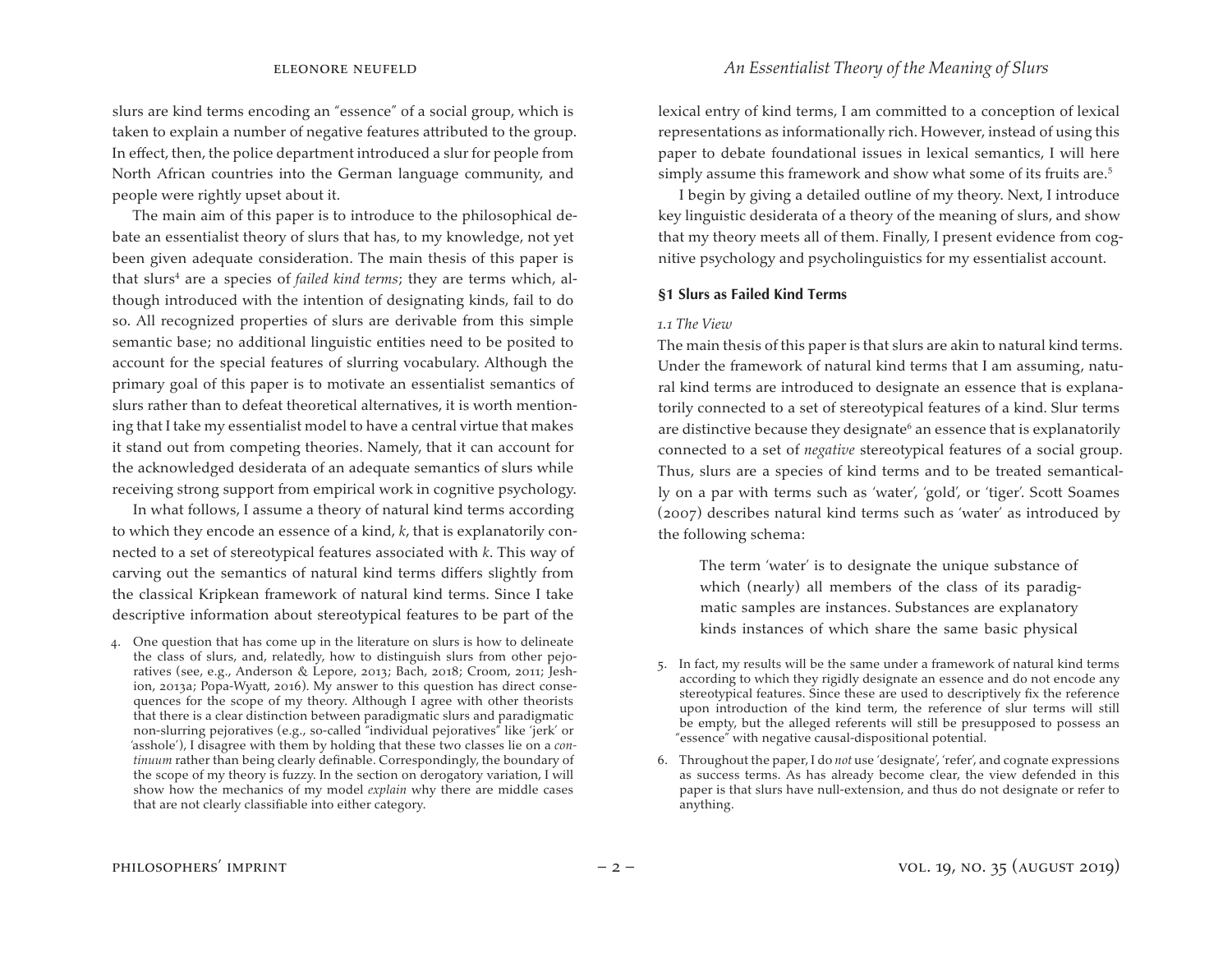constitution, which in turn explains their most salient  $characteristics - in the case of water samples, the fact$ that they boil and freeze at certain temperatures, that they are clear, potable, and necessary to life, etc. Hence, the predicate 'is water' will apply (at a world-state) to precisely those quantities that have the physical constitution which, at the actual world-state, explains the salient features of (nearly) all paradigmatic water-samples.(Soames, 2007, p. 2)

'Water' hence, designates *whatever* underlying physical characteristic — call it "*essence*" — is shared by all 'water'-members and explains and gives rise to the paradigmatic features of water. Similarly, I maintain that the N-word is used to designate a "blackness essence" — whatever that is — which is causally responsible for and explains negative features stereotypically associated with being black. 'Faggot' is true of those people who share the "gay essence" — whatever that is — which is causally responsible for and explains stereotypical negative features associated with gay persons.7 In general, slur concepts encode minitheories which represent an essence-like element that is causally connected to a set of negatively-valenced stereotypical features associated with a social group. The truth-conditional contribution of slur nouns can then be captured by the following schema: For a given slur S of a social group G and a person P, S is true of P iff P bears the "essence" of

7. After the term has been introduced into a language community, it is possible that some stereotypes associated with a slur change. For example, at the time of introduction of 'faggot', the "gayness essence" wasn't taken to explain the feature of carrying HIV, a negative stereotypical feature now associated with the slur, since the slur predates the discovery of the virus. In these cases, we simply discover *more* features to be caused by the essence (just as with other natural kind terms), and update the concept accordingly. Insofar as the updated concept is sufficiently similar, concept identity is preserved (see section 1.3). Note, however, that the focus of this paper is on lexical, not diachronic, semantics. Diachronic phenomena, such as acquisition, lexical transition from non-slurring to slurring meaning, meaning identity over time, or appropriation have to be addressed in a separate paper.

G — *whatever* that essence is — which is causally responsible for stereotypical negative features associated with G and predicted of P.

Importantly, the claim is not that there *are* essences of the kind mentioned. Although slurs are introduced with the *intention* of designating natural kinds, in most cases, they actually fail to do so. In contrast to 'water', 'gold' or 'tiger', there obviously will be no underlying, unified causal explanation for the set of (often inaccurate) stereotypical features that is supposed to be explained by the essence (see also Appiah, 1985; 1996; Zack, 2002). More concretely, there is no such thing as a "gayness essence" which disposes male homosexuals to carry HIV or dress stylishly. There is no such thing as a "blackness essence" which causes black people to deal drugs or receive welfare. Thus, the semantic contents of slurring words are empty.

I will now break down the structure of slur concepts into three core elements that, according to the view I am advocating here, together constitute a theory-like representation encoded in those concepts.<sup>8</sup> The central element of a slur is the causal component: the intrinsic "hidden unobservable" that explains and gives rise to the superficial, stereotypically observable features and actions of members of the social category in question. It is this causally deep component that we call the "essence". These "essences" are to be thought of as the intrinsic, "underlying natures that make them the thing that they are" (Medin, 1989, p. 1476), or as an object's "underlying reality or true nature that one cannot observe directly but that gives an object its identity, and is responsible for other similarities that category members share" (Gelman, 2004, p. 404). Importantly, the essence can, but does not have to be, represented as being biologically grounded. In fact, it does not have to be known what exactly the essence is*.* Rather, essentialism can be thought of as "a 'placeholder' notion: one can believe that a

<sup>8.</sup> In the course of the paper, I often use the terms 'term' and 'concept' interchangeably. This is because I take the view for granted according to which terms inherit their linguistic meaning directly from internally individuated lexical concepts, which I understand as the smallest constituents of thought and primary bearers of meaning.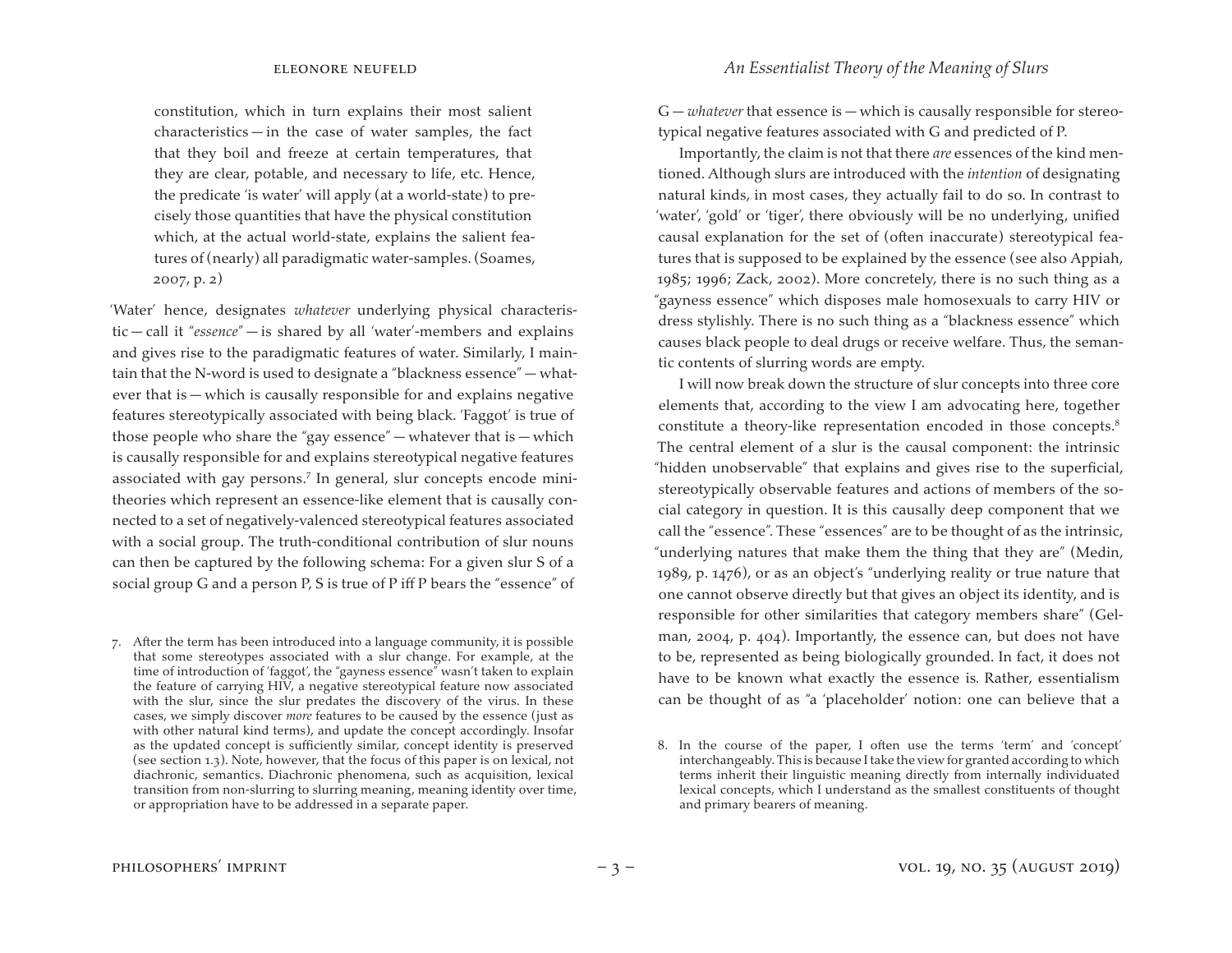category possesses an essence without knowing what the essence is" (Gelman, 2004, p. 404; see also Medin & Ortony, 1989).9

The second component comprises stereotype features of the reference group that, in contrast to ordinary natural kind terms, must be represented as *negative*. These features provide a heuristic for the identification of individuals of the essentialized group. That is, the observable surface features — which are, in the eyes of the racist, xenophobe, or homophobe, dominantly negative<sup>10</sup> - deliver a reliable indicator for the presence of the causally powerful essence. And since they are caused by the essential property in question, it is assumed that members of the class have an inherent disposition to exhibit those features. Thus, it is assumed that most, but not necessarily all, individuals of an

- 9. Thus, the notion of "essentialism" that I operate with is the one that is used in the literature on psychological essentialism (Gelman, 2003; Haslam et al., 2004; Medin & Ortony, 1989), which, in the philosophical literature, is sometimes referred to as "quintessentialism" (Leslie, 2013).
- 10. The negativity-aspect of the theory raises an important question: What does it take for a feature to be negative? Generally, I take a quasi-subjectivist stance on this matter: A feature is negative when it is represented as negative by a sufficient number of subjects. Under this conception, negativity is highly context-sensitive. Even if a feature is generally seen as positive or neutral, it can become negative in certain contexts. For example, while +HAVING HIGH sat scores or +DRESSING STYLISHLY are, in and by themselves, positive qualities, they are evaluated as threatening and negative when combined with certain social outgroups as in the first example, or certain genders as in the latter. Similarly, many encoded features, such as skin tone or facial configuration, will be objectively absolutely valence-free, but can either be encoded as proxies for other negative features and thus themselves become represented as negative, or be irrationally encoded as negative in the first place.

 A reviewer also pointed out to me that the negativity-aspect of my proposed semantics might create a problem in accounting for sentences such as "I'm hopeless at fashion. I wish I knew some fag who could just tell me how to dress to attract the ladies", which should come out infelicitous under my account, since it is used to ascribe and explain properties the speaker takes to be positive. However, I do not think this is correct. We often use negative properties of others to our favor, as in: "I'm in love with this woman, but she has a husband. I wish I knew some criminal, bad person who could help me get rid of my problem." This is perfectly coherent, despite the fact that +criminal or +bad are negative properties and the speaker represents them to be negative—the speaker just uses these negative properties to his favor. For a persuasive response to a similar objection by Camp (2013), see Jeshion  $(2018)$ .

essentialized group share one or another subset of those features. But what's *decisive* for belonging to the essentialized group is the presence of the shared underlying "essence" or "hidden nature". This nature causally disposes the subject to exhibit the negative surface features, whether or not they actually display them at any given moment.

As the first and second component don't stand in an accidental, but in a causal-nomological relation to one another, we need a third semantic component to capture this special relation. This element is a representation of this very causal, law-like relationship. This relationship is crucial for the informational organization of the category that is represented in our concept, since it relates the essence and the stereotypical features of the social reference group in a way that is not merely arbitrary or correlational, but grounded in causal laws.

The immensely derogatory, toxic power of slur terms and their distinctively *racist* (or xenophobic, homophobic, sexist, etc.) content directly derives from the outlined semantics. When the racist, xenophobe, or homophobe applies a slur, he thereby makes the target in question — *and anyone who* "*shares the same essence*" — part of the minitheory, subjugating her to a form of causal determinism and thereby depriving her of human autonomy and self-determination. How the targets are disposed to act is, in the eyes of the slur user, determined and consequently importantly constrained by the causally potent essence. Members of the targeted group are thus not evaluated by their individual acts or in relation to their environmental circumstances, but by (pre-)determined membership in a group.<sup>11</sup> Crucially, the attributed essence is seen as disposing their bearers to act *badly,* or to exhibit *negative* features. Thus, by carrying the relevant "group essence", a black or gay person is always predisposed to, for example, exhibit certain traits or behaviors — even if all available evidence indicates otherwise. Taken together, it is easy to see how the application of an essentialized

<sup>11.</sup> See Basu (2019) for a recent argument that epistemically representing others in a way that treats them as scientific objects—i.e., essentializes them—constitutes a case of wronging.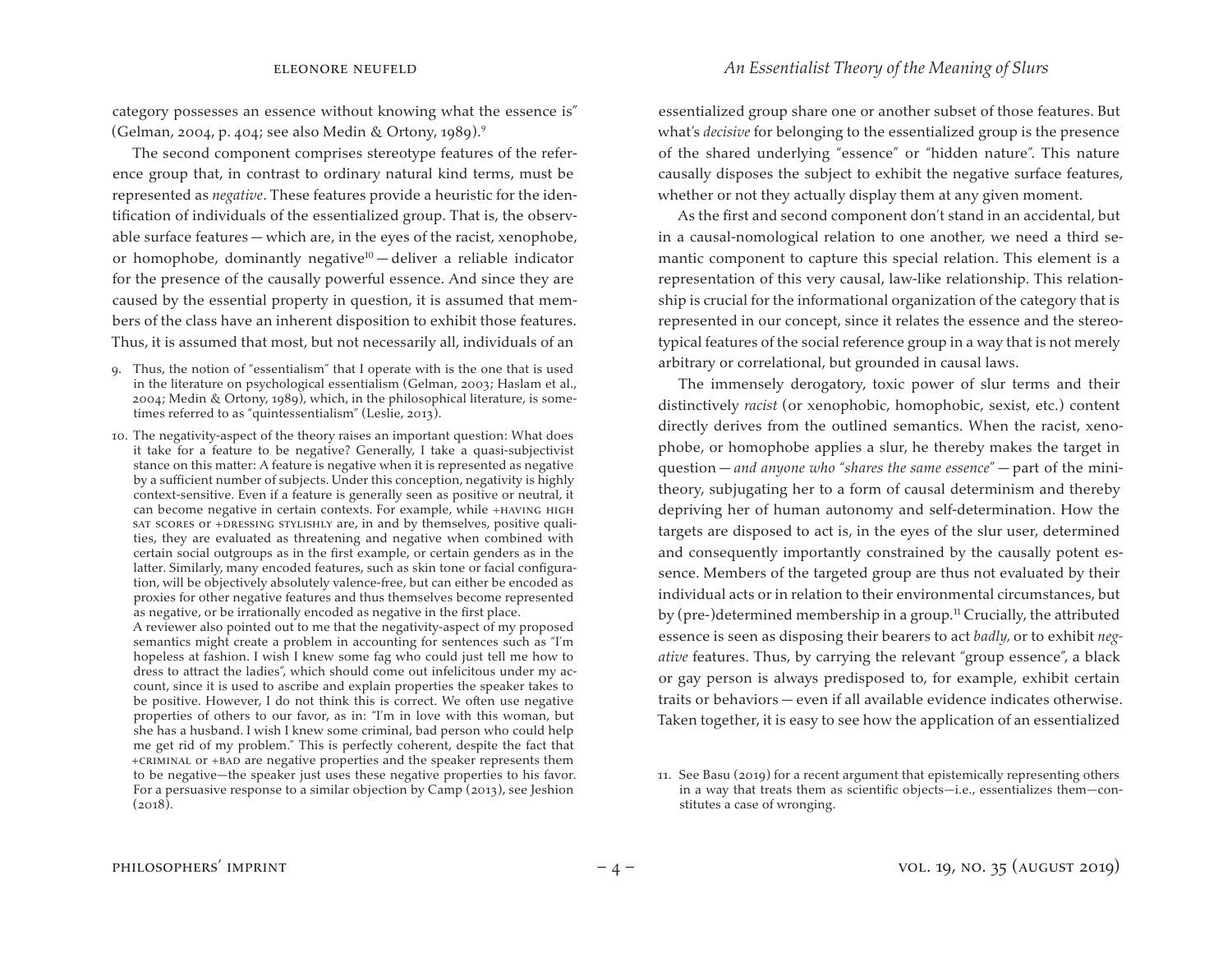slur term is derogating, demeaning, and dehumanizing to the target and the entire social group she is a member of (cf. fig. 1).



Figure 1. Model of lexical entry of a slur.

Consider again the analogous behavior of other concepts corresponding to kind terms, e.g., the natural kind concept kangaroo. We know from cognitive and developmental psychology that young children think that kangaroos that grow up with goats will nevertheless be good at hopping. We act as if kangaroos are *just made* to hop (Gelman, 2004; Gelman & Wellman, 1991). So just as a kangaroo cannot lose its "kangaroohood" if it is raised in a goat family, and is dispositionally "made" to hop even if it doesn't do so (cf. for an empirical overview Gelman, 2003; 2004), so are the members of the social groups in question not evaluated by their individual circumstances or selfdetermined acts and decisions. This is precisely what is responsible for the dehumanizing power of slurs, as the attribution of "essences" that pre-determine the target's dispositions, character traits, attitudes, and behaviors creates a picture of the target according to which she lacks

the full spectrum of human autonomy and self-determination that we associate with personhood.<sup>12</sup>

### *1.2 Some Helpful Contrasts*

One of the most important things to emphasize is that on my view, slur terms are *not* synonymous with their neutral counterparts. In fact, my account of slurs doesn't appeal to the meaning of their neutral counterparts at all. 'Gay', 'Jew', or 'Hispanic' are governed by conventions that crucially differ from 'faggot', 'kike', or 'spic'. Much research confirms that race concepts are highly essentialized, an issue we will later cover in more detail. But although 'gay', 'Jew', or 'Hispanic' can be represented as socially essentialized categories that "share a common nature" and facilitate (especially negative) generalizations (cf. Dovidio, Glick, & Rudman, 2005; Gelman, 2003; Haslam & Levy, 2006; Haslam, Rothschild, & Ernst, 2000; Hirschfeld, 1996; Leslie, 2017; Pauker, Ambady, & Apfelbaum, 2010; Prentice & Miller, 2007), the meaning of the nouns that refer to those categories is still much more innocuous, both with regard to its causal determinism and the stereotypes they encode.

First, even if we say that slurs' neutral counterparts are sometimes essentialized, I contend that the essence referred to by, say, 'chink' *is not identical to* the essence of 'Chinese'. Also under the assumption that ethnic labels sometimes function as kind terms, the kind they designate differs from the kind their closest slur-relative designates. I merely chose 'Chinese essence' as a label for the essence placeholder that unifies, in the eyes of the racist, the alleged referents of the slur; I could as well have called it 'chinkness essence'. Second, even persons whose representation of races or ethnicities is very essentialized do

12. Remember that although slurs are a species of kind terms, they possess a feature that *distinguishes* them from classic natural kind terms as 'water', 'gold', or 'tiger'. In the case of 'water', the essence in question is explanatorily connected to the salient features of paradigmatic instances of water; "that they boil and freeze at certain temperatures, that they are clear, potable, and necessary to life" (Soames, 2007). The valence of the salient features is completely irrelevant. In the case of slurs, in contrast, the essence must be connected to *negative* stereotypes of the social group in question.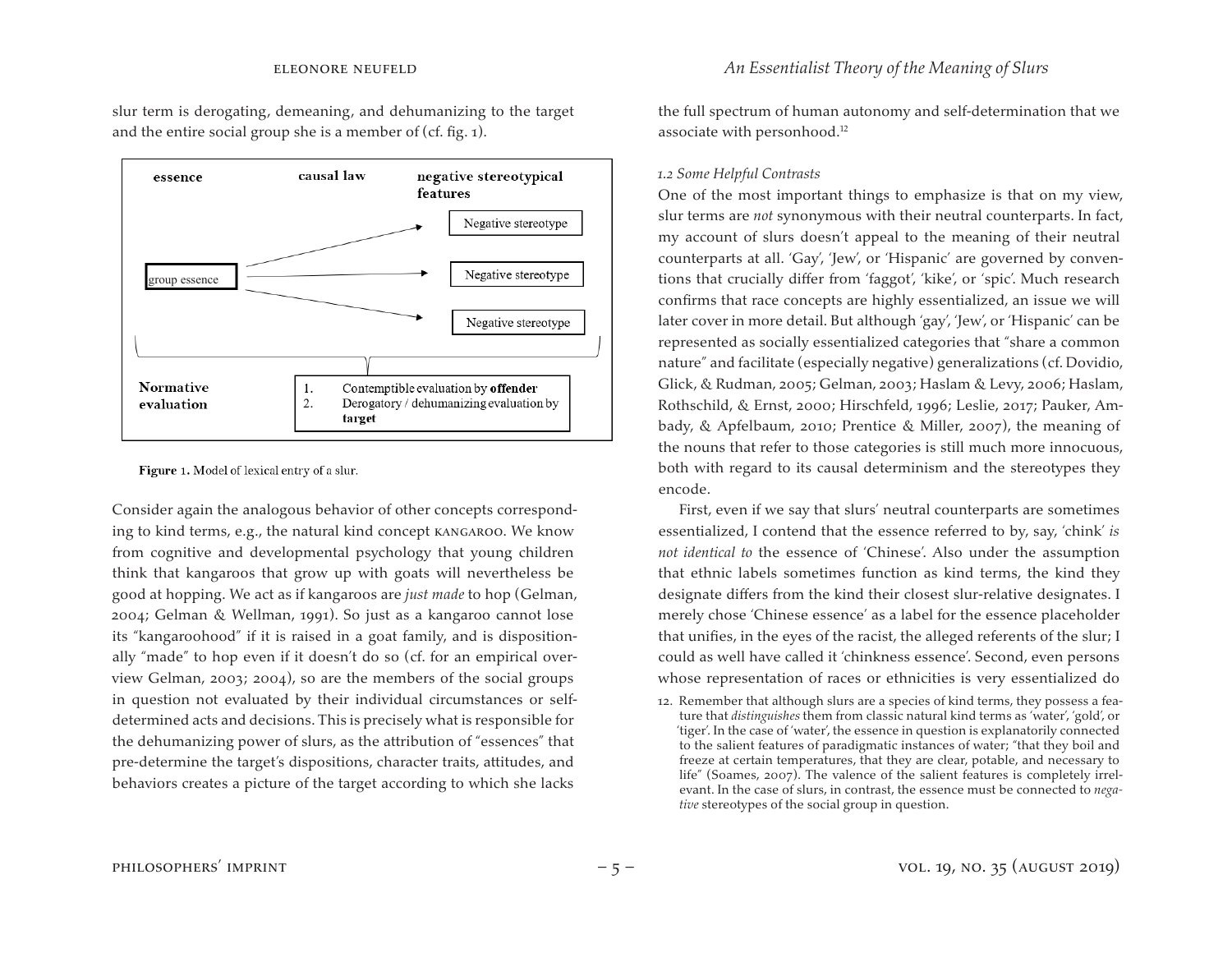not have to conceptualize these racial essences as causally linked to *negative* properties in order to be competent with the race or ethnicity terms*.* They can believe in a "hidden nature" of races while not believing that the features caused by this nature are mostly negative. Thirdly, the convention governing, e.g., racial terms generally permits higher degrees of causal innocence than the linguistic conventions governing slur terms. This means that it is *not necessary* in order to be competent with the term 'Chinese' to encode that instances of this kind share a causal essence that pre-disposes them to behave in negative ways. It is possible to refer to people with a Chinese background in a neutral manner that *does not* essentialize them. In fact, many contexts require even the racist or homophobe to be aware of a non-essentialist convention that is endorsed in the case of racial, ethnic, or sexual vocabulary.13

To explain the mechanics of my view, it is helpful to draw contrasts to some other, superficially similar, views. My account bears similarities to the hybrid family-resemblance account by Adam Croom (2011; 2014a; 2015) and the perspectival account by Elisabeth Camp (2013; 2018). According to Croom, slurs contain both an expressive and a descriptive component, the latter of which consists of a list of weighed prototypical features. Since the prototypical features encoded by slurs and their neutral counterparts differ, it follows that they are not truthconditionally equivalent. Although my account, like Croom's, treats slurs as informationally rich, there are a number of important differences between them. Under my account, slurs do not merely encode

13. Consider, for instance, the conventions governing legal contexts. Here, occurrences of social group terms such as 'homosexual' have a purely descriptive meaning whose referents can be determined by a fixed set of criteria. In this case, it would be something akin to 'everyone that has same-sex preferences or engages in same-sex behavior'. As a result, a racist or homophobe would have to comprehend the neutral-descriptive meaning attached to the neutral counterparts in order to be competent with the terms. In contrast, to fully master a slur word, "successful application" *requires* one to tacitly understand the causal story between some essence and negative stereotypes that I here outlined. In contrast to the convention of their neutral counterparts, the convention governing slurs *does not leave open* the possibility of a causallyneutral application.

feature lists; rather, they encode information in a way that is *causally organized*. In particular, slurs relate prototypical features nomologically to causally powerful essences.<sup>14</sup> As we will see in the next sections, the causal elements explanatorily differentiate my account from Croom's, for they lead to a number of distinct linguistic and psychological predictions about phenomena such as derogatory variation, essentialism about social groups, or nominalization. Most importantly, the causal elements play a crucial role in ensuring that slurs will come out as empty, as there is and will be no "deep essence" that explains features associated with a group, *even if the stereotypes, due to effects of structural disadvantages, might accurately represent certain members of oppressed groups.*<sup>15</sup>

According to Camp's perspectival account of slurs, "slurs make two distinct, coordinated contributions to a sentence's conventional communicative role: a truth-conditional predication of group membership, and endorsement of a derogating perspective on that group" (Camp, 2018, p. 30). In virtue of the second speech-act, a speaker signals their allegiance to a *perspective*<sup>16</sup> according to which the target's group membership is *explanatory* of many of her other properties, and predicts the

- 14. For defenses of causally-structured models of concepts and criticisms of purely feature-based models of conceptual representation, see Danks, 2014; Gelman, 2003; Murphy, 2004; Rehder, 2017; Sloman, 2005; Sloman, Love, & Ahn, 1998.
- 15. Notice another difference: To explain the relationship between neutral counterparts and slurs, Croom posits a "conceptual anchor", individuated by the prototype property with the largest feature weight. These features have a "grounding role" insofar as they "serve as salient anchors for the semantic or conceptual content of slurs" (Croom, 2015, p. 35). Although properties corresponding to the neutral counterpart will often have high inductive weight and thereby explain the relationship between slurs and paradigmatic targets, these features, on my account, do *not* "ground" or "anchor" the meaning of slurs, just like +wet does not ground the meaning of 'water'.
- 16. Camp characterizes a perspective as "an intuitive tool for structuring thoughts: a disposition to notice, explain, and respond to some part of the world in certain ways. Perspectives in general may, but need not, include any particular propositional or attitudinal commitments; and they are partly, but only partly, under voluntary control" (Camp, 2018, p. 30).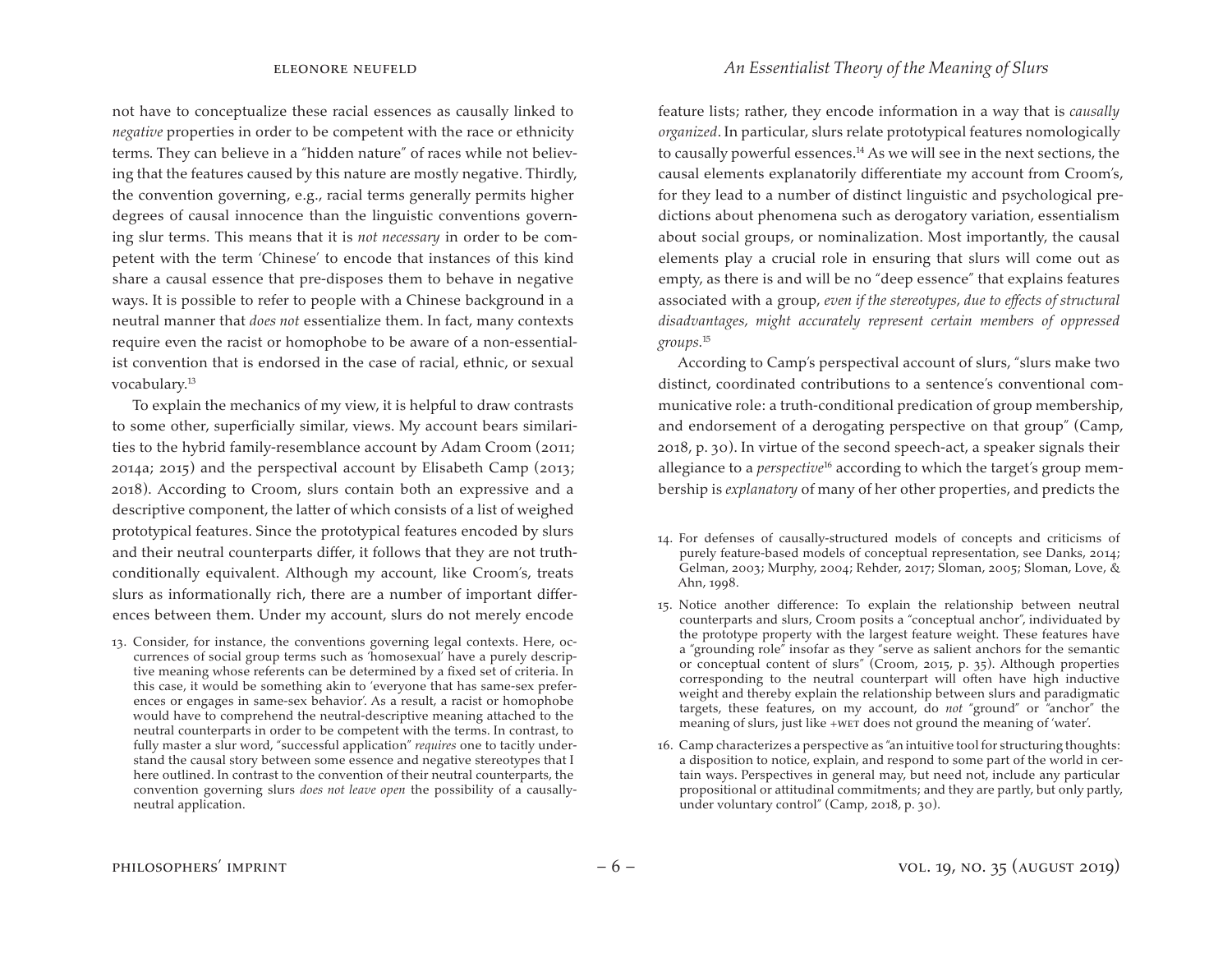display of negative *stereotypical* properties. This second speech-act is similar in spirit to the semantics I propose here.

Despite these similarities, there are key differences between our accounts. Perhaps most importantly, I only posit one, purely predicative, speech-act to explain the semantics of slurs. As the pure truth-conditional attribution of neutral counterpart group membership doesn't play any role on my account, Camp's first, predicational speech-act comes out as explanatorily redundant on my account. As a result of this difference, the accounts diverge with regard to some key linguistic predictions, which we will assess in the next section. As with Croom, one of the crucial predictive differences is that predications of slurs always come out false under my account, whereas they often come out as true for the predicative speech-act component of Camp's account.<sup>17</sup>

But also the second, perspectival speech-act does not do what slurs do under my construal. According to Camp's characterization of this second speech-act, "slurs are akin to other expressions [like 'tu'/'vous' or slang expressions for parents, food, or genitals], part of whose conventional function is not merely to refer or predicate, but to signal the speaker's social, psychological, and/or emotional relation to that semantic value" (Camp, 2013, p. 335); thus, slurs contribute "*a (broadly) expressive, perspectival element to the conversation*" (my emphasis; Camp, 2018, p. 48). The latter quote is instructive: The second speech-act is broadly expressive, because it is *about* the speaker's perspective on a referent. In contrast, although they can reveal something about my perspective — just as calling a chair "sofa" can reveal something about my perspective on the chair — slurs are not *about* perspectives on my account. In my view, slurs' meaning is predicative in the full-fledged, traditional sense. What slurs *say* of you is that you have some group essence that disposes you to display bad features; thus, a slur-predication

will be either true or false of you. It is precisely because of the purely predicative function that slurs come out as empty.

#### *1.3 Objections*

Before we move on, let me respond to a salient objection against the proposed model, namely that it is too informationally demanding for competent language speakers. Two worries of this type seem particularly concerning. First, two people can plausibly employ a slur in communication without talking past each other, although each of them associates different stereotypes with it. Second, someone can be competent with a slur without knowing the stereotype associated with it. In the slurs literature, these worries have been spelled out by Robin Jeshion and Elisabeth Camp (Camp, 2013; Jeshion, 2013b). However, it is important to bear in mind that they are in fact versions of familiar, more general worries about rich views of lexical meaning that often come up *outside* of the slurs debate, such as in discussion of inferential role or prototype theories of concepts (Fodor, 1998; Fodor & Lepore, 1992; Rey, 1983).

The main goal of this paper is to assume a specific account of lexical meaning as richly structured and argue that it helps us explain certain patterns that are unique to slurs. The background semantic framework I assume is a live option in current debates about the nature of meaning and conceptual structure.18 So although I will briefly respond to the objections that have come up against treating slurs along these lines, the appropriate locus for a full response to these objections is in another paper discussing the *general* viability of this approach to meaning and concepts.

<sup>17.</sup> Another difference is that Camp explicitly rejects that slurs, generally, conventionally encode stereotypes. However, because she suspects that some slurs do encode stereotypes, I will treat this difference as not too important (see Camp, 2013).

<sup>18.</sup> Issues regarding the richness of conceptual structure and its intersection with linguistic competence constitute an object of ongoing, vivid discussion in philosophy and the cognitive sciences (see Block, 1987; Del Pinal, 2016; 2018; Fodor, 1998; 2005; Fodor & Pylyshyn, 2014; Gärdenfors, 2000; Harman, 1993; Jönsson, 2017; Kamp & Partee, 1995; Knobe, Prasada, & Newman, 2013; Lakoff, 1987; Leslie, 2015; Marconi, 1997; Prinz, 2012; Putnam, 1975; Soames, 2015; Taylor, 2009).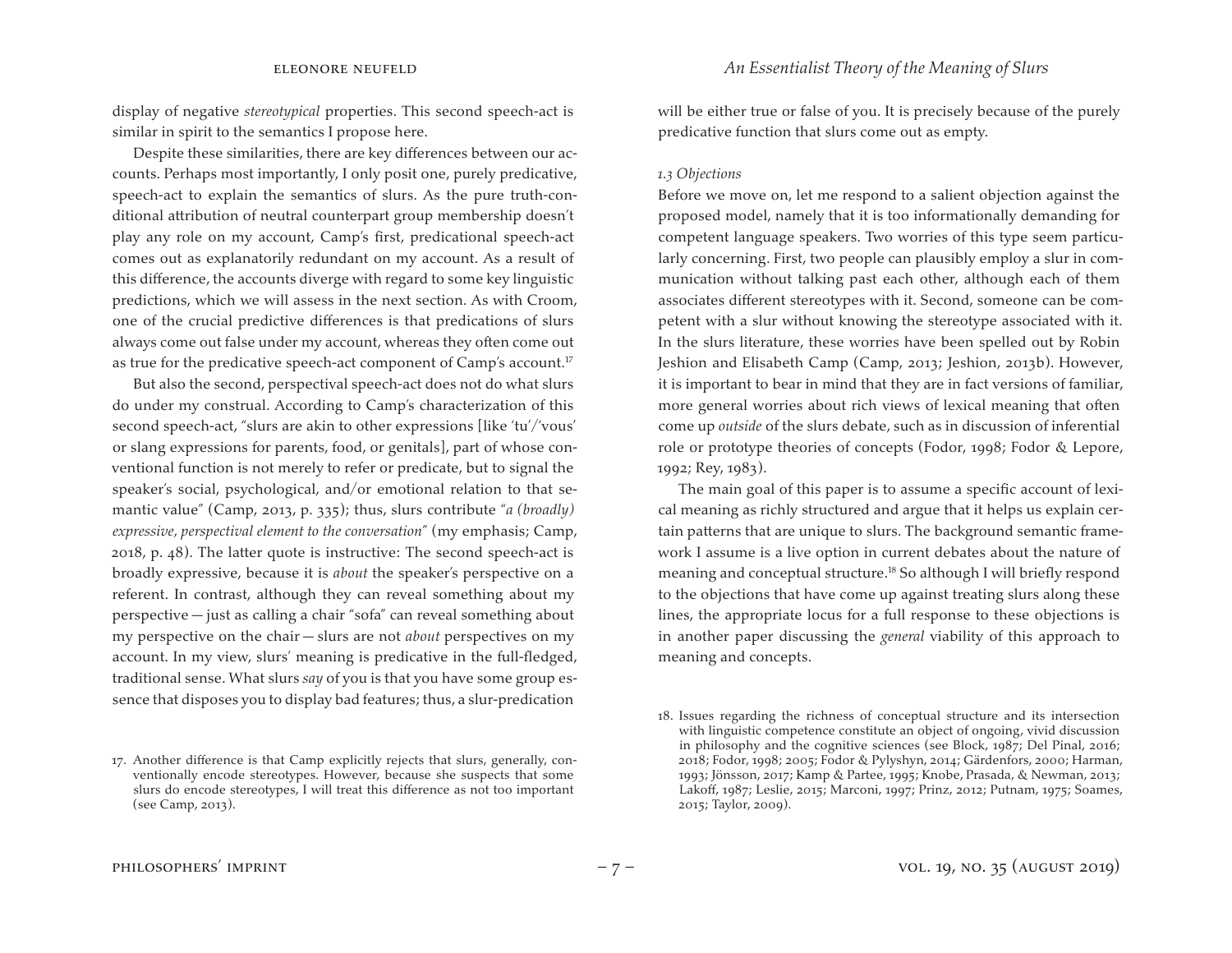A number of philosophers and cognitive scientists have presented convincing replies to the first worry (see, e.g., Chomsky, 2000; Harman, 1993; Marconi, 1997; Smith, Medin, & Rips, 1984). Their strategy emphasizes that, holding the level of competence fixed, *similarity of conceptual content* is all we need to explain the stability of meaning between different speakers, and, for that matter, communicative success. More concretely, if the mental concepts that two speakers associate with a word are sufficiently similar, we would expect that information exchange, in most cases, proceeds smoothly.<sup>19</sup> Appealing to high similarity instead of strict identity also explains the fact that we sometimes miscommunicate or are in disagreement about the extension of a given term in borderline cases. If the meaning of every word type was strictly identical between each competent speaker, these phenomena would become a mystery. Thus, modeling meaning stability in terms of content similarity allows for communicative success and exceeds the descriptive accuracy of a strict identity view. This point can directly be applied to slurs. Due to similarity of content, communication will proceed "smoothly" in most cases. Only in rare borderline cases, communication between two subjects might be unsuccessful.

Let us turn to the second worry. Is it possible to be competent with the meaning of a slur and not have knowledge of any associated stereotype? According to Jeshion, someone can coherently and competently utter

(1) "I disdain those queers; anyone who would do that is sick. But I do not endorse those [stereotypes] as the right way of thinking about queers. I have no idea who does

19. This pointis quite important and often neglected in discussions of conceptions of meaning that appeal to stereotypes. It belongs to the *operationalization* of a stereotype that *it is highly stable*: Something is a stereotype *only if it is highly stable* in a population. If there was no cross-subject stability, we would not call a given property a *stereotype*. Relatedly, if stereotypes allowed for high variability, we would not get reliable and replicable effects in experimental paradigms and hence wouldn't be able to find any stereotype effects in controlled settings—but we do. Also detrimental phenomena such as the stereotype threat would not be very worrisome if the associations triggered were as variable across subjects as is suggested by the objection.

it, what they are like, and I don't care. I just think those queers should be locked up." (Jeshion, 2013b, p. 322)

Assuming that the intuition Jeshion capitalizes on is generalizable, $20$ the essentialist theory has the resources to account for it. The speaker in (1) has to do quite some work and introduce a variety of qualifications to get their intended, minimal meaning of 'queer' across. Although the speaker rejects many stereotypes, one surface property that the speaker regards as highly negative is left, which they make salient through "anyone who would *do* that is *sick*". According to my theory, the context of utterance makes it clear that the speaker means to pick out someone who bears the "queerness essence", which makes the person inherently *sick* and causally explains the property of samesex behavior, which, in the eyes of the speaker, is clearly negative.<sup>21</sup> And although we can make sense of this contextually modified case in a way fully compatible with the essentialist theory, the *standing* meaning of 'queer' will still be one that fully corresponds to the semantics I propose  $-i.e.,$  one in which more than only the minimal stereotype is communicated.

- 20. As has been pointed out before (Camp, 2013), it is unclear how uniform the intuitions about (1) are, and thus whether our theory should accommodate this data point. I, for one, have extreme difficulties making sense of (1), especially if schematically replaced with other slurs. Here's one reason that might explain my difficulty. It seems to be a true generalization that slurs emerge in communities that *interact* with the people they are slurring. This is why slurs are often fairly meaningless to people who are from cultures or communities that are not in touch with the slurred group in question. But if this is true, it will also be true that, due to interaction with slurred groups, these communities and competent users within them *will* have stereotypes of these members. It is therefore fairly difficult to imagine that anyone who is competent with a slur could utter something like (1). Notice that Jeshion herself goes on to explain that "[m]uch racism and bigotry is rooted simply on finding others 'different'—often because of physical characteristics" (p. 322). +different or +physical characteristic c, however, *are* stereotypical properties of the same status as the stereotypes Jeshion dismisses as semantically encoded (e.g., +SEXUALLY PROMISCUOUS).
- 21. And possibly a number of other negative properties that the speaker leaves open.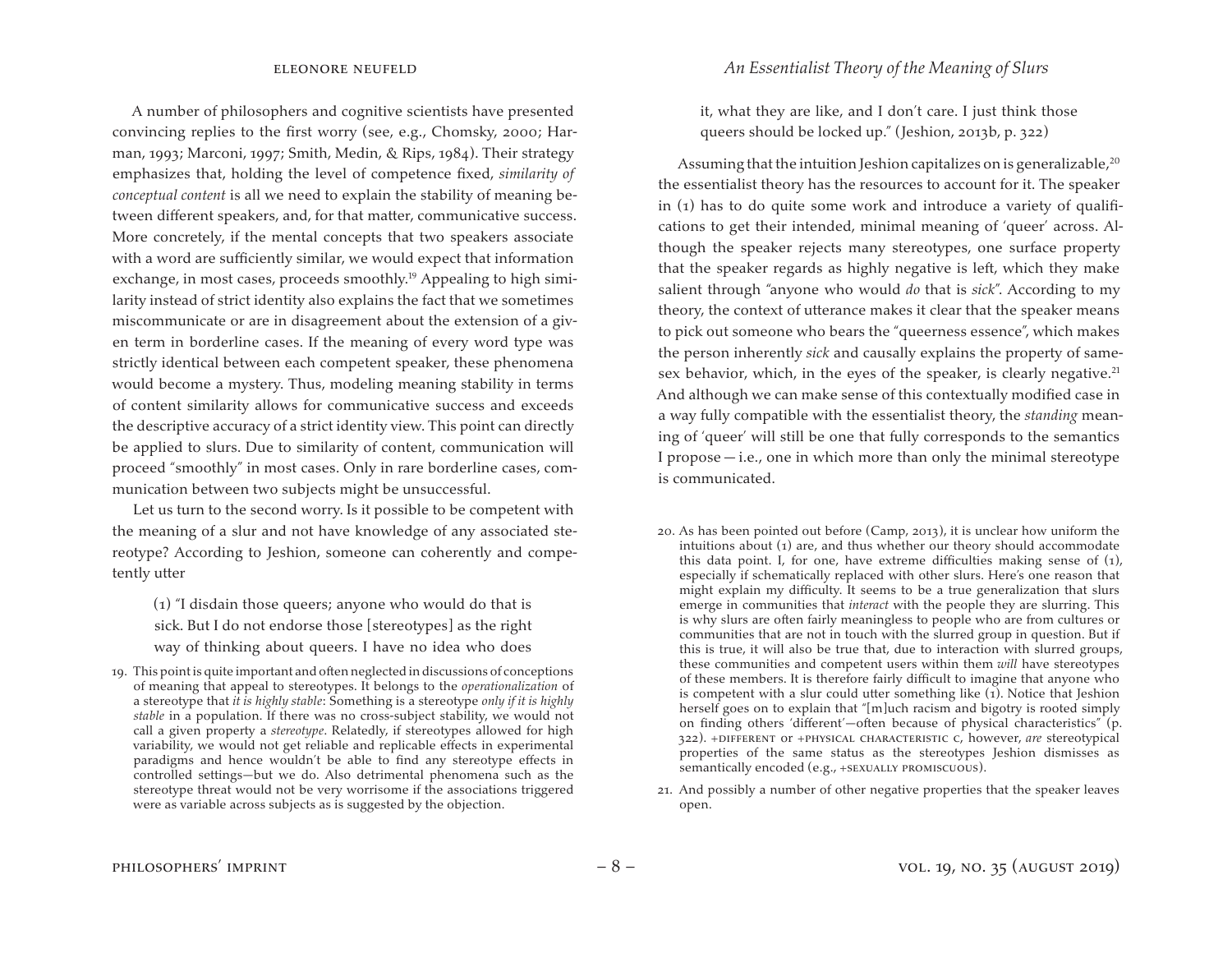Drawing on Putnam's division of linguistic labor (Putnam, 1975), we can furthermore appeal to *partial* linguistic competence and deference to experts to accommodate Jeshion's worry. Can we say of Putnam that he is linguistically competent with the word 'elm', even if his associated prototypes of 'elm' and 'beech' are identical? In some sense, yes: He knows that 'elm' is a natural kind term and designates some "elm essence" that explains common properties of elms. He will not be at total loss in linguistic discourse about elms, and he will have an idea about the reference of the term when elms are nearby. He himself will also be able to apply the term correctly in many circumstances. However, Putnam also knows that there are *degrees of competence*, and that there are 'elm' experts in his linguistic community whose referential and inferential competence with the term exceeds his. Thus, Putnam is disposed to take the 'elm' expert as a linguistic authority when the circumstances require, and revise his concept in accordance with the expert's more fine-grained one. Although Putnam can be said to be competent with the word 'elm', he certainly does not have the expert's degree of linguistic competence.

This point can be applied to (1). Suppose that a speaker is ignorant of the stereotype speakers associate with the slur. All she knows is that it is used towards people with the surface property +homosexual. Can we say that she is competent with the slur? Again, in some sense, yes. Since she knows that the term is a slur, she knows that it denotes an essence that must explain the feature +homosexual and some other features. Thus, in many circumstances, she will be able to use the term appropriately, including to draw the right inferences from it and pick out its intended referents. But again, since competence comes in degrees, we wouldn't say that the speaker is *fully competent*: There will be situations in which she will be confused about the referent of the word — for example, in cases in which the intended referent of a more competent user does not engage in same-sex behavior, but exhibits other stereotypes that license inference to the essence. Since the speaker also knows that there are "experts" of the term in their

linguistic community, she will be disposed to update her entry for the slur if she takes her interlocutors to be linguistic authorities.

#### **§2: Slurs in Natural Language**

Having presented the view, I will now demonstrate its explanatory reach. Slurs exhibit unique linguistic patterns that have proven difficult to capture. However, since these data are acknowledged as explanatorily central for a successful theory of slurs, any adequate account must have the resources to explain them. The data include: (1) G-extending, (2) G-contracting, and (3) G-referencing uses of slurs (Croom, 2015; Jeshion, 2013a), (4) non-derogatory, non-appropriated uses of slurs (Hom, 2008; Jeshion, 2013a), (5) intuitions about null-extension and falsehood (Hom, 2008; Hom & May, 2013; Richard, 2008; Sennet & Copp, 2015), (6) projection behavior (Anderson & Lepore, 2013; Camp, 2013; 2018; Cepollaro & Stojanovic, 2016; Jeshion, 2013b; Potts, 2007) and (7) derogatory variation of slurs (Bolinger, 2017; Hom, 2008; Jeshion, 2013a; Nunberg, 2018; Popa-Wyatt, 2016). In what follows, I will go through these linguistic phenomena and demonstrate that the essentialist theory can handle them in a direct, non-stipulative way.

### *(1) G-extending Uses of Slurs*

Imagine the following sentence as uttered by a high school student to describe his classmate John, who doesn't like sports and has interests in art:

(2) "John is not gay, but he is still a faggot."

Similarly, we can imagine another high school student rejecting (3a), yet accepting (3b):

- $(3)$  a. "John is gay."
	- b. "John is a faggot."

The first thing to notice here is that intuitively, it seems to be perfectly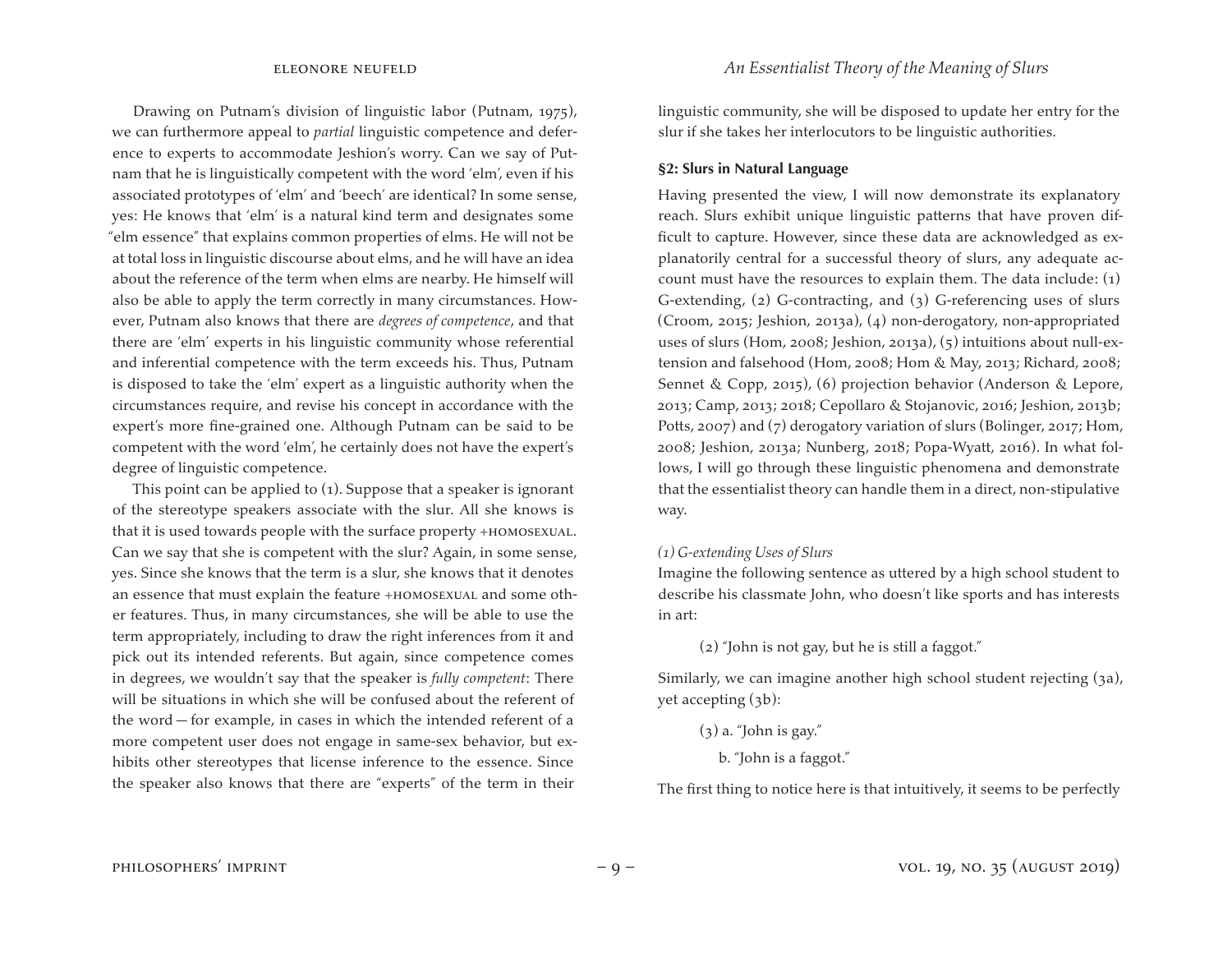possible to utter (2) (or or to disagree to (3a) yet accept (3b), for that matter) — intuitively, it does not express any contradiction.<sup>22</sup> However, if 'gay man' and 'faggot' *were* truth-conditionally equivalent, as is defended in many prominent accounts on slurs, (2) *should* express a semantic contradiction that can only be "rescued" pragmatically. For example, Anderson and Lepore's minimalist analysis treats slurs' semantic content to be exhausted by the truth-conditional content of the neutral counterpart (Anderson & Lepore, 2013). Also Jeshion's expressivist account treats slurs' truth-conditional contribution to be equivalent to the truth-conditional contribution of the neutral counterpart; an expressive element of contempt is added to account for the derogatory properties of slurs (Jeshion, 2013a). And as we saw earlier, according to Camp, one of the speech-acts slur users engage in is a pure predication of membership in the neutral counterpart group (Camp, 2013; 2018). Thus, in all these cases, it would not be possible to be in the extension of 'faggot' without being in the extension of 'gay man'.23 The second thing to notice is not only that (2) is usually not perceived as a contradiction, but we also have immediate, clear intuitions about the information it conveys. Namely, that John is not in the extension of men with a homosexual orientation, but — probably because he shares salient stereotypical features associated with gay persons, such as talking about "female" topics, being physically "weak", or dressing stylishly — is in the extension of 'faggot'.

- 22. Note that G-extending uses of 'faggot' are extremely common. As sociologist C.J. Pascoe notices in her study on masculinity and sexuality in high school, "[a] boy could get called a fag for exhibiting any sort of behavior defined as unmasculine (although not necessarily behaviors aligned with femininity): being stupid or incompetent, dancing, caring too much about clothing, being too emotional, or expressing interest (sexual or platonic) in other guys" (Pascoe, 2012, p. 57).
- 23. The same point applies to the analyses in Bach (2018); Cepollaro & Stojanovic (2016); Hom (2008); Hom and May (2013; 2015); Hornsby (2001); Nunberg (2018); Potts (2004); Schlenker (2007); Sennet and Copp (2015); Whiting (2013); and Williamson (2009), because they either include the meaning of the neutral counterpart into the truth-conditional meaning of a slur, or treat slurs and neutral counterparts as truth-conditionally equivalent (conditional on the existence on a neutral counterpart term—see Nunberg, 2018).

My essentialist theory can handle the examples in  $(2)$  and  $(3)$  quite smoothly. Consider the homophobe uttering (2). Since in my theory, slurs are not synonymous with their neutral counterparts, a contradiction is not predicted. This would only be so if the application of the slur would *entail* the application of 'having homosexual preferences'. But attribution of the slur term does *not* imply attribution of the neutral counterpart term. Recall fig. 1: +NEGATIVE STEREOTYPE X is only a surface feature of the underlying "group essence" cause. Thus, the deep and hidden "gay essence" and the superficially instantiated feature of homosexual preferences have crucially different causal roles. While it certainly has important stereotypical weight, it is possible to cancel the feature of homosexual preferences, as long as the non-changing "gay essence", in the eyes of the slur user, "stays present". This is precisely what happens in (2). The homophobe's concept of 'faggot' encodes a mini-theory, according to which the unobservable causal property of a "gay essence" causes and explains observable, negative features. These stereotypical features, in turn, are the observational heuristics the homophobe uses to "spot" the "gay essence". Since John presumably exhibits enough of those features, the speaker uttering (2) "efficiently" expresses that John, although not in the extension of gay people, shares some gayness "essence" that causes him to exhibit negative traits correlated with gayness and thus falls under the extension of the slur.

Jeshion (2013a) dubs cases such as the ones in (2) and  $(3)$  - in which the slur is applied to a target that doesn't belong to the group paradigmatically associated with the slur  $-$  "G-extending" uses of slurs.<sup>24</sup> Some theorists have tried to explain away G-extending uses by stipulating that they are non-literal (e.g., Anderson & Lepore, 2013; Jeshion, 2013a); therefore, a theory of slurs need not account for these uses. However, none of these theorists has offered an *argument that shows* that these uses are non-literal. The usual move is to point to

<sup>24.</sup> In her extremely insightful analysis of the linguistic behavior of slurs, Jeshion (2013a) introduces the distinction between G-referencing, G-extending, and G-retracting uses of slurs.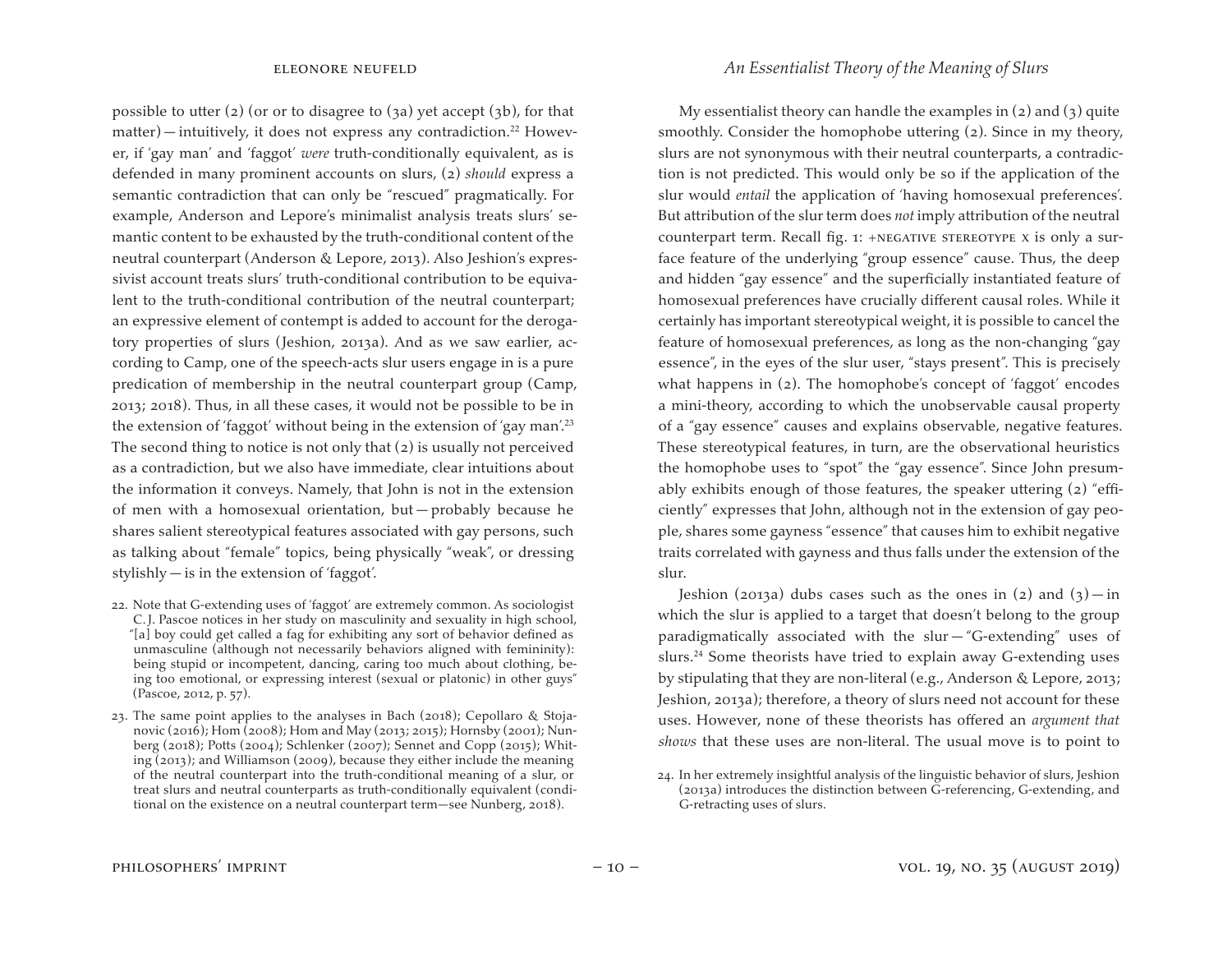other cases of metaphorical language-use and assume that these cases and G-extending uses of slurs are parallel. However, *whether* these uses are parallel is precisely what is at stake — I haven't yet seen a defense of this claim that establishes, and not simply assumes, that they are.25 In fact, it is no surprise that these theories advocate the non-literalness solution; otherwise, G-extending uses would falsify their theories. And although it is not my claim that this strategy is in principle unavailable to debunk the data in  $(2)$  and  $(3)$ , it is important to note that the essentialist theory provides us with a plausible explanation that takes the data at face value and captures them without having to *rely* on moves that treat G-extending uses as non-literal.<sup>26</sup>

Note also that G-extending uses of slurs as the one in (2) are commonplace in the everyday language of slur users.<sup>27</sup> Their meaning is available immediately and effortlessly, so there is *prima facie* strong motivation for taking these highly conventional uses to be literal.<sup>28</sup> Additional evidence comes from constructions with modifiers and qualifiers such as 'true', 'real', and 'deep down':

(4) "Although Leyla isn't a socialist, she's still a true/real commie."

(5) "Although Jack isn't Italian, he's still a true/real dago."

(6) a. "I know that he's not gay, but deep down, he's a faggot."

- $25$ . The cleanest test I can think of in which two quite uncontroversially truthconditionally equivalent open class expressions in different word forms are employed in a way similar to (2) is "Guillermo is not a bachelor, but he is an unmarried man". This example, however, does *not* pattern with (2) or (3). It is incredibly hard, if not impossible, to make sense of the statement.
- $26.$  Also Cepollaro ( $2017$ ) notices that it is never argued for, but always assumed, that G-extending uses and other metaphorical language uses are parallel.
- 27. See fn. 22.
- 28. One might think that this data would also be compatible with an analysis of slurs in terms of conventional implicature (e.g., Copp, 2009; Whiting, 2013; Williamson, 2009); however, note that the conventional implicature analyses on offer will still predict that  $(2)$  and  $(3)$  result in contradictions.

#### eleonore neufeld *An Essentialist Theory of the Meaning of Slurs*

 b. "I know you haven't lied, but deep down, you're a liar."

Intuitively, taking the slur usages in  $(4)$  to  $(6a)$  to be non-literal seems implausible. This point is strengthened if we look at the use of 'liar' in (6b). In (6b), which parallels (6a), what the speaker is *literally* accusing me of and is thus accountable for is being, deep down, a liar. To say that 'liar' is used in a non-literal sense therefore seems unjustified. Similarly, it is difficult to make sense of the claim that the speaker in (6a) labels someone with the slur in any non-literal way — after all, the speaker claims that this is what the targeted person, deep down, *is*. The intended meanings of  $(4)$ – $(6)$  are furthermore directly available, even though the objects of discourse don't belong to the neutral counterpart groups in question *and* the slurs have been combined with modifiers that don't seem to call for metaphorical readings, such as 'true' and 'real'. These data, while not absolutely decisive, seriously undermine the claim that G-extending are non-literal uses of slurs.

#### *(2) G-contracting Uses of Slurs*

In so-called "G-contracting" uses of slurs, the domain of possible targets is *contracted*: It is made explicit that the range of a slur is not the *entire* neutral counterpart group that is predominantly associated with a slur (see Jeshion, 2013a):

 $(7)$  "I don't have anything against feminists — in fact, I'm a feminist myself. What I hate are these feminazis."

(8) "Although my best friend is gay, you can be sure that he's not a faggot."

(9) "Thank God! My new neighbors are lesbians, but they are not dykes."

As with G-extending examples,  $(7)-(9)$  are perfectly meaningful, fairly common examples of slur usage.<sup>29</sup> As before, a number of accounts

29. For a selection of other G-contracting examples as evidence against co-referentialism about slurs, see Croom (2015).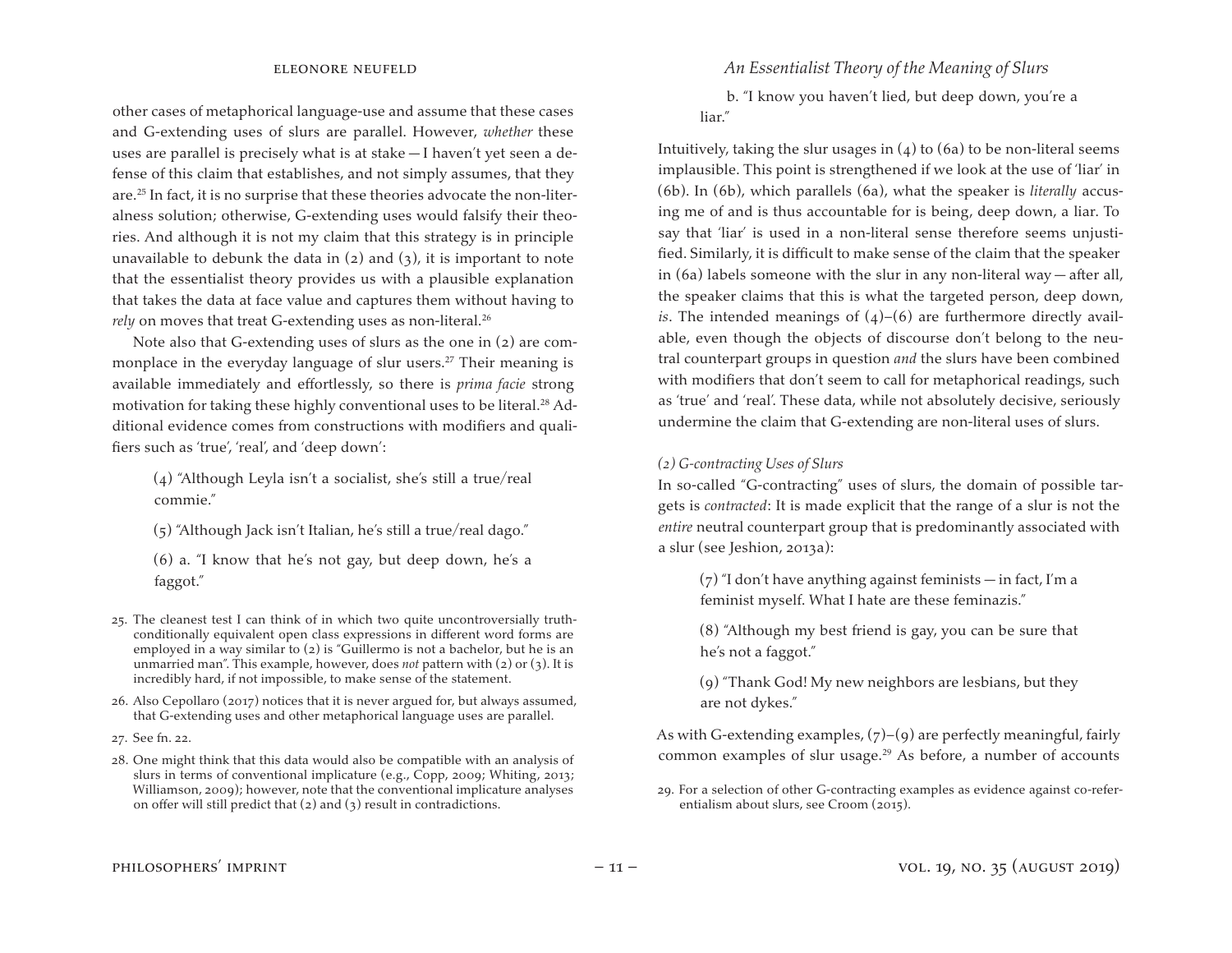predict that this type of sentence yields a semantic contradiction, since they subscribe to the view that slurs and their neutral counterpart are truth-conditionally equivalent.<sup>30</sup> Since slurs and their neutral counterparts are truth-conditionally equivalent, it is not possible to apply the neutral counterpart term to someone while denying that the target belongs to the set denoted by the slurring noun. $31$  According to the essentialist theory, the meaning of slurs and their counterparts is *not*  equivalent. Thus, a slur user can deny that someone has an "essence" that causes negative properties while attributing the bare property of homosexual preferences to him. This is the case if the object of the discourse, in the eyes of the slur user, does not exhibit *sufficient* surface features that would license the inductive inference to the "gayness essence". And this fits the intuition for (8): While the person under discussion has homosexual preferences, we take the sentence to mean that he will lack many features associated with a "gay nature".

#### *(3) G-referencing Uses of Slurs*

In so-called "G-referencing" uses of slurs, the slurred target belongs to the social group that is predominantly associated with the slur in question. These cases are commonly considered the most basic cases of slur usage.  $(10)$ – $(12)$  illustrate these G-referencing uses:

31. In fact, accounts under which semantic content is exhausted by truth-conditional content (e.g., Anderson & Lepore, 2013; Nunberg, 2018) predict that G-contracting sentences are semantically identical to their G-extending counterpart sentences, since  $[[slur]] = [[counterpart]]$ . This prediction hasn't been made explicit in the literature to my knowledge, but strikes me as worrisome.

- (10) "Let's watch the movie with those cunts in it."
- (11) "Of course, the kraut made me fail the exam."
- (12) "The University of Southern California is full of chinks."

It is important to show that my theory does not only account for the tricky linguistic cases, but also gets the basic data right. We want to know why the application of slurs to those groups is "licensed", and why the uses in question are derogatory. According to my theory, in each case, the targets are attributed, on the basis of some observable surface features, a Chinese, German, or female "essence" which causally determines a set of negative features. The attribution is "licensed" because members of the neutral counterpart group, in the eyes of the racist or homophobe, just are the paradigmatic instantiators of features that indicate the presence of the relevant essence. In most cases, already instantiating surface features such as +looking female or +being german will have sufficient inductive power as to license the inference to the relevant essence for the slur user. This accounts for the meaning profile we attribute to (10)–(12). The slurs then *generally* apply to the targets that belong to the social group we call 'neutral counterpart', because, in the in the eyes of the slur user, the mentioned surface features generally license application. The uses are derogatory: Making members of the social group in question subject to this causaldeterministic essentialization conveys to them that they don't deserve the full respect we grant persons *qua* persons.

#### *(4) Non-derogatory, Non-appropriated Uses of Slurs*

Another species of slur that is often considered problematic in the literature are non-derogatory examples of slur uses, sometimes termed "non-weapon" (Jeshion, 2013a) or "NDNA" uses (where "NDNA" stands for "non-derogatory, non-appropriated"; see Hom, 2008). One example of an NDNA use is (from Hom, 2008):

<sup>30.</sup> As in the last section, advocates of the hypothesis that slurs and their neutral counterparts are truth-conditionally equivalent can resort to the claim that the slur uses in  $(7)-(9)$  are non-literal. Again, I don't claim that there are no strategies for these theories to accommodate this data point after all, pragmatic moves are always available to explain *any* phenomenon away. However, leaving aside the reasons I gave in the last section against a pragmatic and in favor of a semantic analysis, I'd like to re-emphasize that the essentialist theory accommodates this phenomenon smoothly without *relying*  on additional pragmatic explanations and is therefore arguably explanatorily more powerful.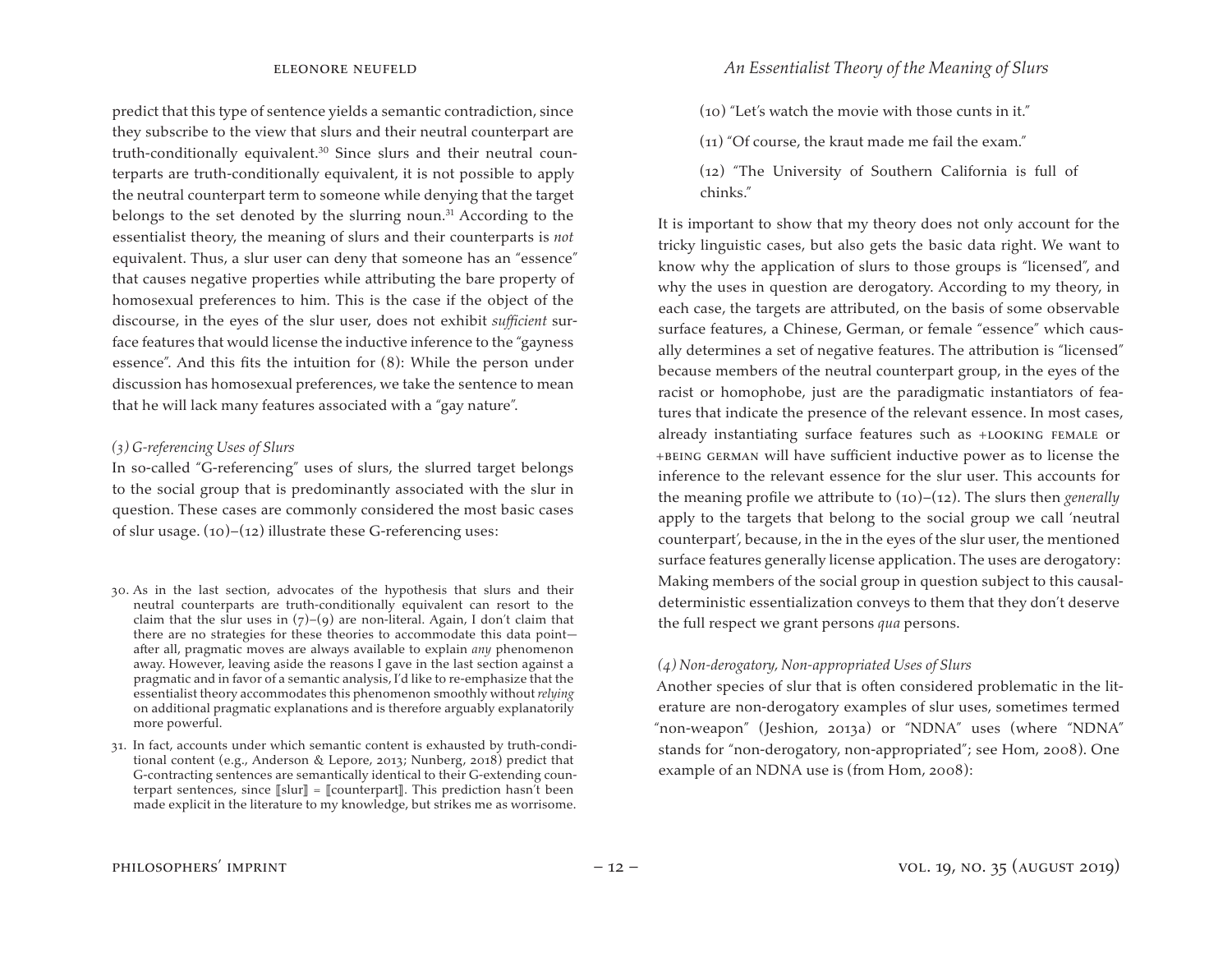(13) "Institutions that treat Chinese as chinks are morally depraved."

Accounts that treat slurs as truth-conditionally equivalent to their neutral counterpart terms predict that  $(13)$  is true exactly when  $(14)$  is:

(14) "Institutions that treat Chinese as Chinese are morally depraved."

But intuitively, many speakers would assign truth to  $(13)$  while rejecting  $(14)$ . In addition, many expressivist accounts predict that  $(13)$  is derogatory, since each assertion of a proposition containing a slur is an expression of contempt. However, according to some theorists – prominently, Chris Hom –  $(i)$  is an instance of a non-derogatory (even if upsetting, triggering, and hence offensive) speech-act.32

By now, it should be clear how my account explains the fact that (13) is felicitous and at least different in derogatory status from the examples we encountered earlier. 'Chinese' and 'chink' are not synonymous according to my account; only the latter term is true of those individuals that share a "Chinese essence" which causes them to exhibit negative stereotypical features. The speaker of  $(13)$  thus expresses that institutions that treat the group of Chinese people in this causally deterministic manner are morally depraved — which is evidently true and thus accords with our truth-intuitions.<sup>33</sup>

32. Like others, I have the intuition that even uses in intensional contexts like (13) will be upsetting or offensive, e.g., as a result of triggering effects. However, we might still want to agree with Hom that there is some principled difference in degree of *derogation* (as opposed to offensiveness) between non-NDNA uses and NDNA uses, and expect a theory to capture this difference. Alternatively, the slur might trigger an existential presupposition such that derogation projects out even in this intensional context, in which case the phenomenon would fall under my later discussion of derogatory projection.

33. A reviewer pointed out to me that NDNA uses of this kind could be analyzed metalinguistically. Although I understand—in fact, as will become clear in the next sections, advocate—this point when applied to some cases of negation (as has been done, for example, in Anderson & Lepore, 2013; Bolinger, 2017; Jeshion, 2013a; and particularly rigorously in Cepollaro, 2017), it is hard for me to see how a metalinguistic move can be applied to (13). Especially in light of the fact that (a) no slur is mentioned before the occurrence of the slur that

#### *(5) Null-extension*

We have seen that an (empirical) consequence of my framework is that most slurs — importantly, the ones we regard as particularly toxic — *don't have any extension* in the actual world.In these cases, scientific discovery has revealed that nothing is such that it has a causal "nature" of a social group that explains and dispositionally causes the possession of stereotypically bad features. There is, of course, no such thing as a "Latino essence" that dispositionally causes Latin Americans to harass women or work in the service industry. There is no such thing as a "blackness essence" that dispositionally causes black people to dislike work or engage in criminal activities. And so on. Slur terms are not true of anything, and consequently, sentences predicating slurs of individuals are either meaningless or false. Thus, analogously to terms like 'phlogiston', slurs are examples of kind terms that have simply been *un*successfully introduced. A core condition for successful introduction of a kind term is that it is *correct* that supposed similarities of a kind have a "single unifying explanation" (Soames, 2010, p. 89), which, for slurs, is simply not the case. The intuition that sentences such as

- (15) "There are dykes."
- (16) "Jews are kikes."
- (17) "All women are cunts."

strike us as obviously false is therefore easily captured by the essentialist theory.

One question that arises here is whether essentialism about slurs really secures null-extension. Oppressed, socially-constructed groups can be subject to unjust practices that, given the world as it is, connect

a metalinguistic use could pick up on and (b) no reading in which a comment on a linguistic item is made is available to me, since (c) 'as' clearly introduces an intensional context, it is unclear to me how a metalinguistic analysis for this case should work. But since the main focus in this part of the paper is to motivate the essentialist theory by showing that it covers a wide range of data, and not so much on refuting alternative theories, I will leave this issue aside for now.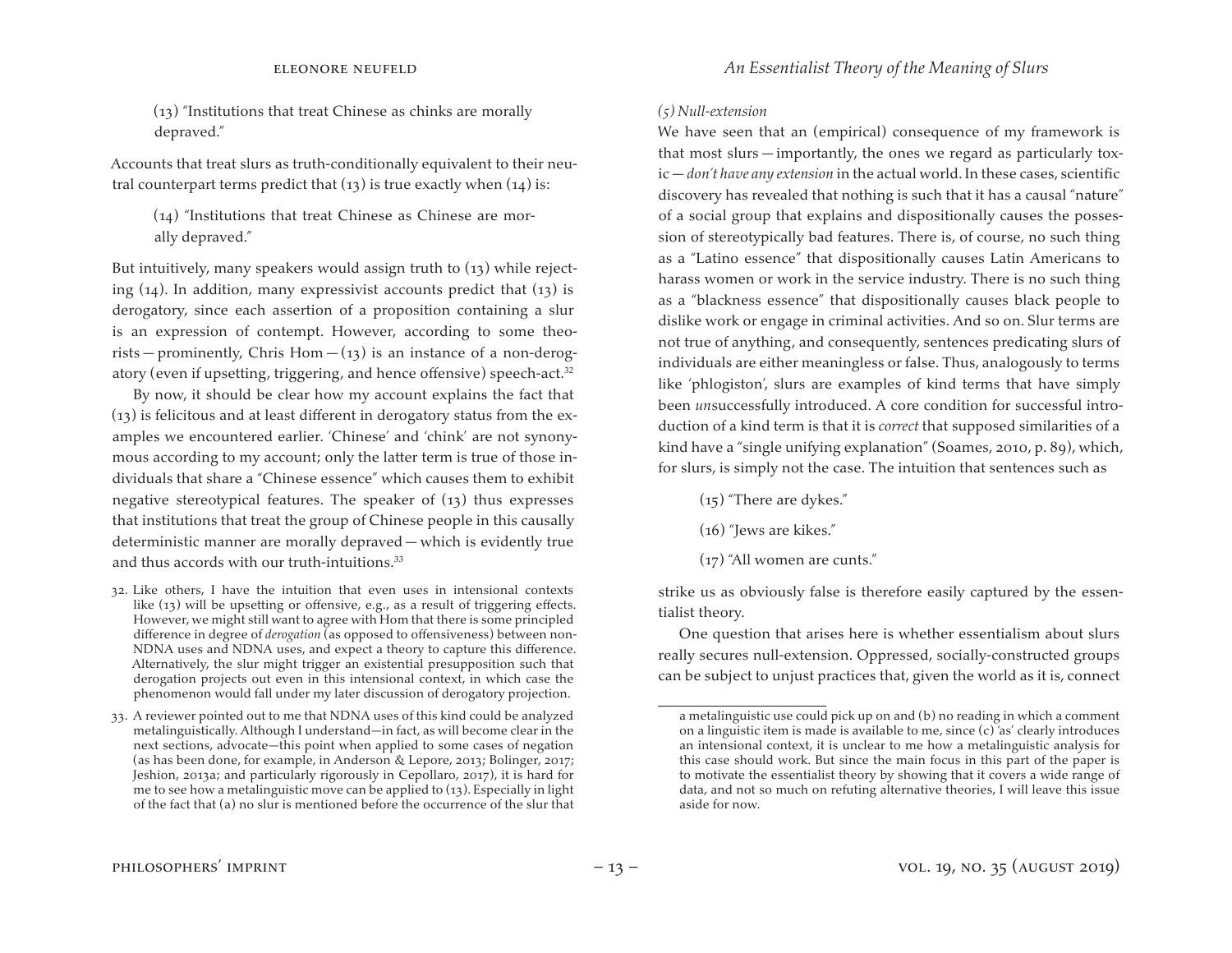group membership in non-accidental ways to negative properties that emerge from the oppression. Since the oppressive forces converge on individuals because they are taken to be members of the group, the connection is causal. Since membership in the socially constructed kind is in part a question of whether one is taken to be or treated as a member of that kind, the causal connection is through group membership. If that is the case, the conditions specified by a slur might sometimes be satisfied and the slur can successfully refer. This is an important objection to the null-extension hypothesis. In response, I want to highlight certain assumptions that constrain our representations of "essences": We see them as *internal* and *intrinsic* to the subject; a class of subjects cannot possess an essence relationally. As Haslanger (2011) puts it for the case of generics:

[Generics license the inference that] the fact in question obtains by virtue of something *specifically about the subject so described*, i.e., about women, or blacks, or sagging pants. In the examples I've offered, however, this implication is unwarranted. The facts in question obtain by virtue of broad system of social relations within which the subjects are situated, and are not grounded in *intrinsic or dispositional features of the subjects themselves*. (my emphasis, Haslanger, 2011, p. 446)

Similarly, the causal element of slurs presupposes that the essence is *intrinsic*, not extrinsic, to the subject. Since this condition is not satisfied in the cases I'm discussing, slurs don't have extension.

In contrast to my account, many other accounts, such as Anderson and Lepore's minimalist and Jeshion's expressivist accounts, are committed to the view that the sentences in  $(15)-(17)$  are true. But also accounts that lie closer to the account I propose here differ in the predictions they make about slurs' reference and, correspondingly, the truth of sentences containing slurs. Consider Croom's family resemblance view of slurs (Croom, 2011; 2015). According to him, slurs encode a set of negatively-valenced weighted features. If a person P satisfies

sufficiently many features of the feature list associated with a slur S, S is *true* of P. However, it is not implausible that there will be individuals that happen to exhibit the features associated with the slur  $-$  as a matter of structural injustices, or simply because of their very individual life choices. Thus, the extension of slurs will not be the empty set under Croom's account. Specifically, a sentence such as

(18) "Alberto is a spic."

would have to be treated as strictly true if Alberto happens to satisfy a number of features associated with the slur, which, according to Croom, include features such as "x is a Mexican-American" or "x is a foreign worker or exchange student with a thick non-native accent" (Croom, 2014b, p. 162). The essentialist account differs from Croom's insofar as what is decisive for the successful reference of the slur is whether the target possesses some intrinsic "Latino essence", which slur users take to unify all 'spics', that disposes them to exhibit negative traits. Thus, (18) will be false even if Alberto happens to exhibit a number of features corresponding with the stereotype. Again, while these accounts might be able to appeal to explanations that lie outside the domain of their theories to explain our falsehood and referential intuitions about slurs away, $34$  the essentialist theory accounts for them directly.

The null-extension consequence of my view also gives us the resources to deal with a species of NDNA uses of slurs that can be classified as "metalinguistic denial":

### (19) "There are no chinks at my university, there are only Chinese people."

Take this sentence to be uttered by a non-racist who, upon hearing  $(12)$ , intends to express that the slur does not apply to Chinese people at the university, while 'Chinese' does. The question is how a non-racist person could a) negate the slur predicate while applying the 'Chinese'

<sup>34.</sup> For such a strategy, see, e.g., Anderson and Lepore (2013); Camp (2018); Jeshion (2013b); or Whiting (2013).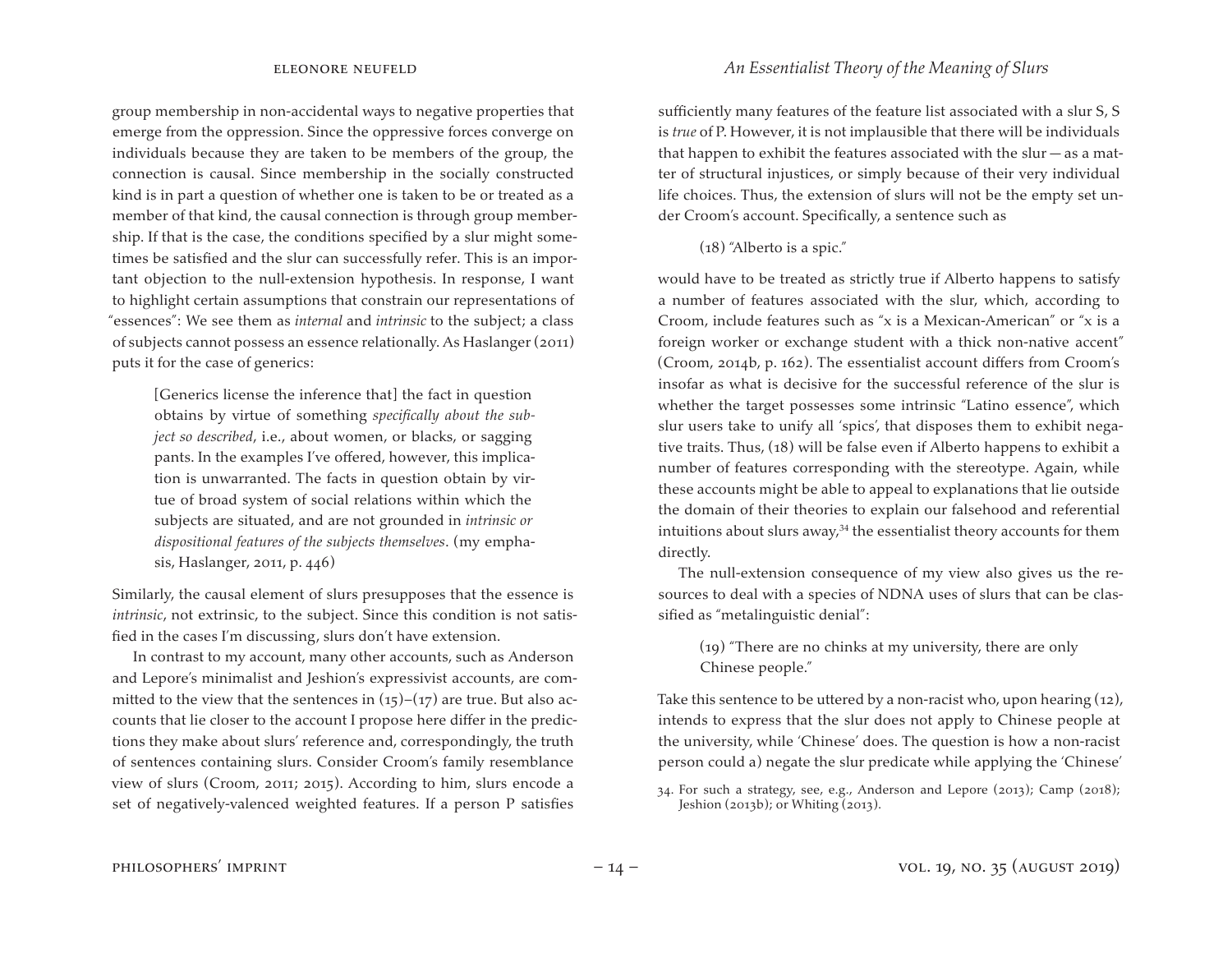predicate, and, again, b) do so without derogation.<sup>35</sup> My framework predicts that (19) has these properties. The non-racist and properly informed person rejects the causal connection between a "Chineseness essence" and the negative stereotypical properties encoded in the slur. She rightly thinks that *nothing* is in the extension of 'chink': It is true of nobody that they have a "Chineseness" nature that causally disposes them to manifest negative stereotypical features associated with being Chinese. By asserting the first conjunct of (19), she just rejects what she correctly believes to be false. Since the speaker of (19) expresses that Chinese people don't fall under the extension of the slur (since no one does), we can also classify (19) as an instance of metalinguistic denial.

Before moving on, I will address an objection that Sennet and Copp (2015) raise against the null-extensionality thesis as defended in Hom and May (2015). If successful, it would also apply to my version of the thesis. Fortunately, it isn't. Their charge is that null-extensionality of slurs entails that sentences of the following kind are trivially true:

(20) "All kikes are Mormons."

But, contra null-extensionality, Sennet and Copp remark that (20) is intuitively false.

A standard position in formal semantics is that we should introduce an existential domain condition (in other words, a *lexical existential presupposition*) to our semantics for universal quantifiers,<sup>36</sup> since this would increase the descriptive accuracy of our theory of quantifiers with respect to sentences like  $(21)$ – $(23)$ , which would all come out as trivially true without such a condition.

#### 35. See fn. 32.

- (21) All mermaids live in Ohio.
- (22) Every unicorn admires Noam Chomsky.
- (23) All phlogiston is located in the Pacific Ocean.

If you agree with the position that quantifiers come with lexical existential presuppositions, then (20) will come out as false or truth-valueless. If you don't agree with it, (20) will come out as trivially true, but so will  $(21)$ – $(23)$  – which doesn't lead anyone to worry about whether 'mermaid', 'unicorn', or 'phlogiston' in fact have an extension. In short, the objection doesn't pose any problem for null-extensionality views of slurs.

### *(6) Derogatory Projection*

Importantly, although slurs have null-extension, uses of slurs still carry an *existential presupposition*. Slur users presuppose that *there are* individuals that fall under the extension of the slurs they use.<sup>37</sup> This accounts for a peculiar, well-known fact about slurs' projection behavior: Their derogatory effect persists in various compositional contexts, such as negations, conditionals, modals, or questions (Anderson & Lepore, 2013; Bolinger, 2017; Camp, 2013; 2018; Cepollaro & Stojanovic, 2016; Hom, 2010; Jeshion, 2013b).

(24) "He's not a kike, he's a Muslim."

(25) "How many chinks are at the University of Southern California?"

(26) "If he's a wop, I won't date him."

(27) "She's so bad with the wand, she might be a mudblood."

<sup>36.</sup> See, e.g., Diesing (1992), McCawley (1972), Strawson (1963). See Heim and Kratzer (1998, ch. 6) for an introductory overview of the debate. The lexical entry of 'all' would change to  $\lambda \leq A, B \geq A \neq \emptyset, A \subseteq B$ . Note that there is no controversy about whether sentences like (21)–(23) introduce *some* existential presupposition. The question is whether it is to be located lexically or pragmatically.

<sup>37.</sup> The existential presupposition is (arguably) not triggered in instances of metalinguistic denial, as in (19) or in cases of negative existentials in contexts of the type: "He isn't a chink; no one is."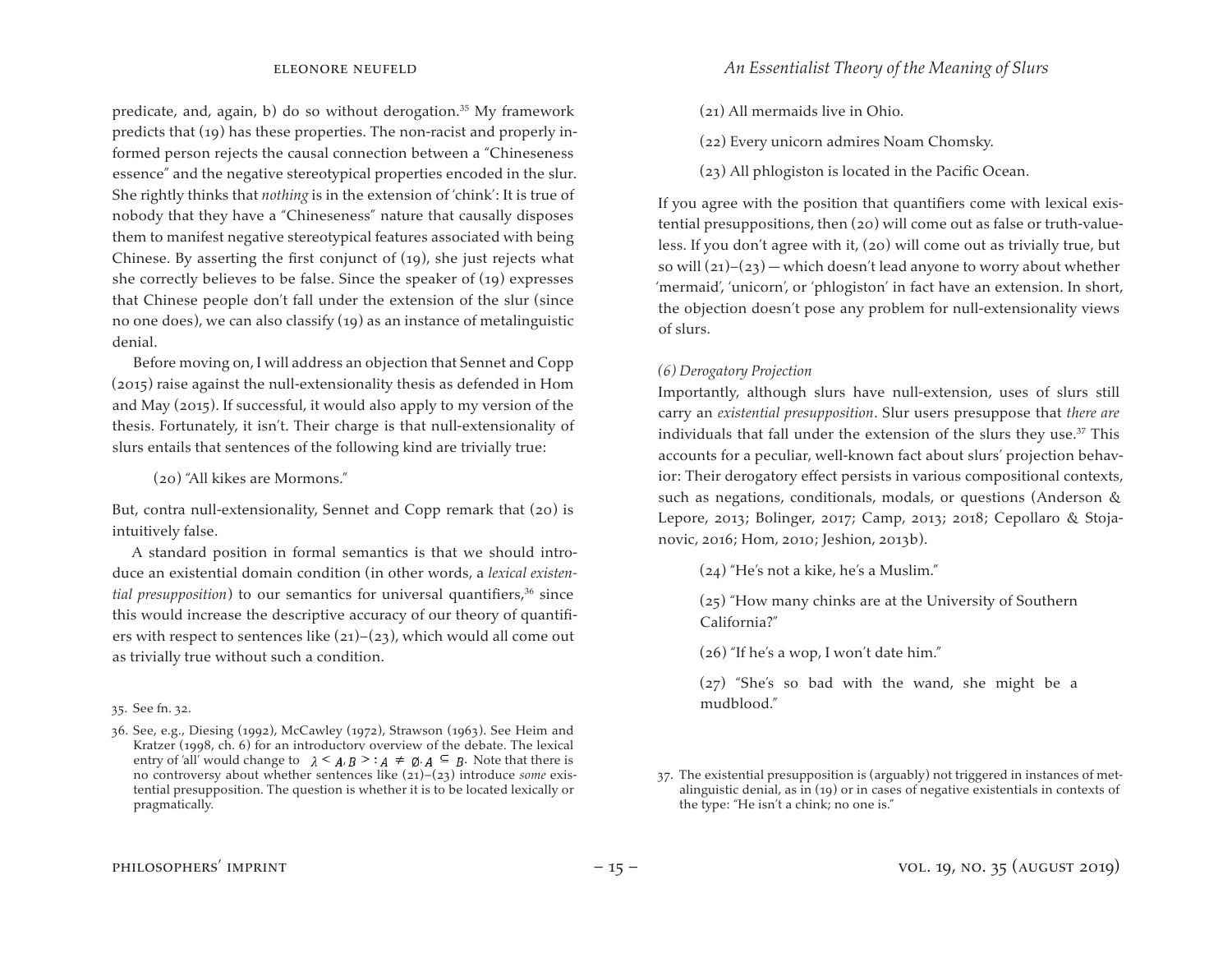Take, as an example, (24). Although the speaker does *not* attribute a "Jewish essence" to the object of discourse, (24) clearly stays an instance of derogatory slur usage. Why?

Usually, when we introduce entities into a discourse by talking about them, we signal to our interlocutors that we take their existence for granted:

- (28) Do you prefer cats or dogs?
- (29) This isn't silver, it's stainless steel.
- (30) If that's lemonade, I want it.
- (31) The woman we met yesterday was so eloquent, she might be an English professor.

Uttering  $(28)$ – $(31)$  presupposes that you believe that there are cats, silver, lemonade, or English professors. Analogously, utterance of any sentence in  $(24)$ – $(27)$  is only felicitous if the speaker presupposes that there *are* objects in our domain the slurs apply to. But presupposing, like the speaker does in  $(24)$ , that there is something like a "Jewish" essence", carried predominantly by Jewish people that causally predisposes them to exhibit negative features, of course dehumanizes and derogates the entire group of Jews.38 This explains why the derogatoriness of slurs persists even if the speaker does not assertively predicate a causally potent essence to a discourse object. And since in reality,

38. Note that we can successfully apply the well-known "wait a minute" test to  $(24)-(27)$ , revealing the existential presuppositions triggered by the examples. This test is standardly employed to test the presuppositions triggered by a sentence (von Fintel, 2009). Consider,

 (32) Stephen stopped smoking.

 The "wait a minute" test reveals that (32) presupposes that Stephen smoked. If I am not willing to accommodate the common ground appropriately—because I think that Stephen never smoked—I can felicitously respond: "Wait a minute—Stephen never smoked!" Similarly, "Wait a minute—there are no kikes!" conveys the refusal to accommodate the common ground as required by the existential presupposition.

nothing is in the extension of slurs, the informed speaker is licensed to respond with a denial of the presupposed content.<sup>39</sup>

### *(7) Derogatory Variation*

Let us now turn to the last explanandum on our list. It is widely thought that some pejoratives are more powerful in their disparaging and derogating force than others, a phenomenon that is standardly listed as a central explanatory desideratum for theories of slurs (Anderson & Lepore, 2013; Bolinger, 2017; Hom, 2008; 2010). Compare, for example, the difference in offensiveness between the N-word and 'limey' — the former is substantially stronger in its derogatory effects than the latter. The same goes for 'chink' vs. 'kraut', 'kike' vs. 'honky', 'wog' vs. 'yank', and so on.<sup>40</sup> Furthermore, the derogatory content of a slur can vary as a function of time: The derogatory force of 'kraut' or 'commie', for instance, was substantially stronger during the time of World War II and the Cold War, respectively, than it is now.

Many theories contend that the difference in encoded negative attitudes or negative descriptive information is what accounts for the fact that slurs differ in their derogatory strength.41 *Prima facie*, this explanation seems very plausible. For example, we often find that powerful slurs are also associated with very negative stereotypes. Most would agree that the social stereotypes associated with white people ('honky') are less negatively valenced than the stereotypes associated with people of Chinese ethnicity ('chink'), which in turn are less negative than the ones associated with black persons  $(N$ -word).<sup>42</sup> And knowing

- 39. Correspondingly, our earlier example (19) would be an appropriate answer to the question asked in (25), as it expresses refusal to accept the existential presupposition that the speaker introduces by its utterance.
- 40. See Mullen and Leader (2005) and Rice et al. (2010) for an empirical quantification of these differences.
- 41. That holds true especially of views that are close to the view I advocate here (e.g., Croom, 2011; Hom, 2008), but is also a move open to expressivist views.
- 42. For an empirical quantification of the negative stereotypes associated with some of the social groups referenced in this paper, see, e.g., Bessenoff & Sherman (2000); Copping et al. (2013); Cvencek, Meltzoff, and Greenwald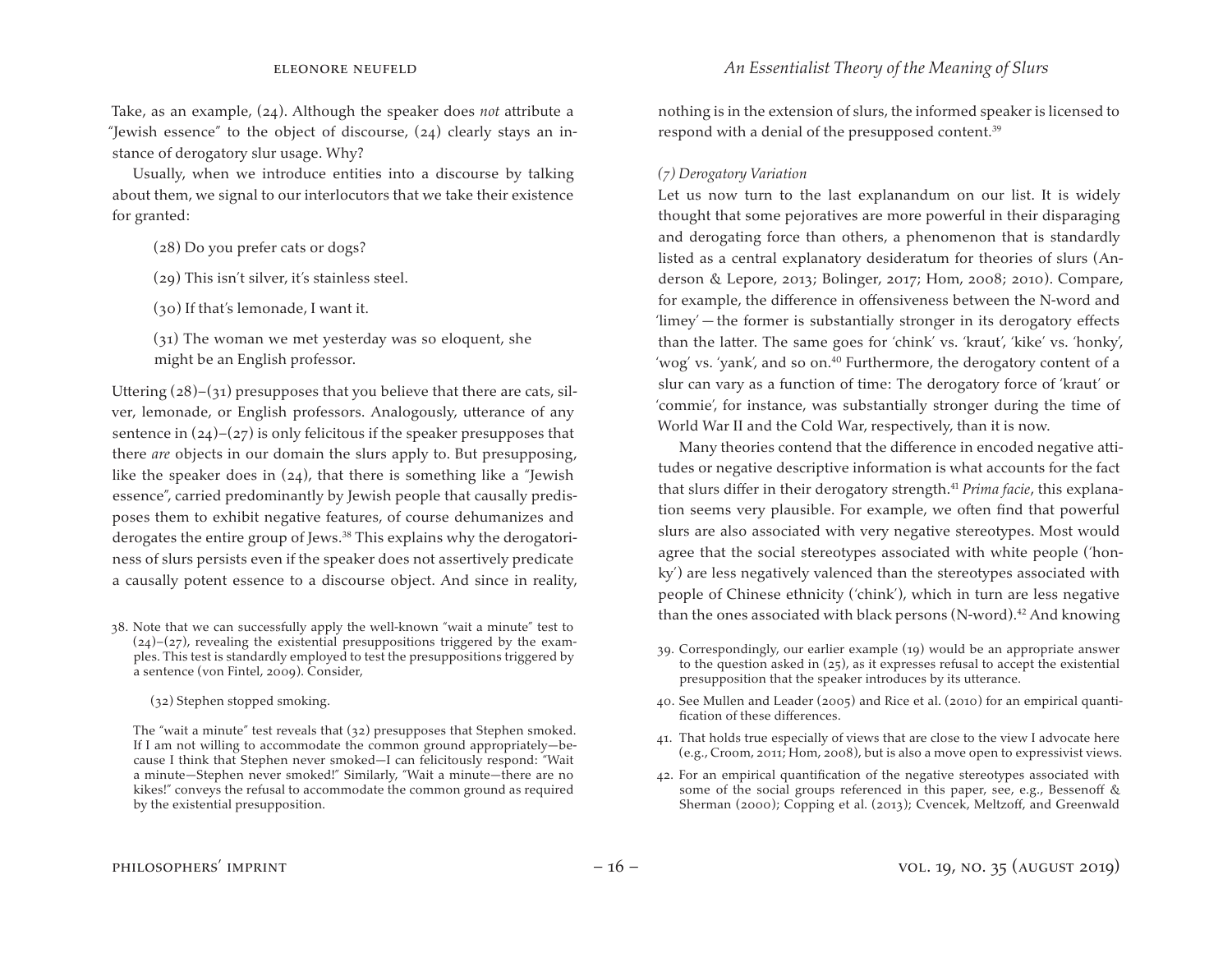that others think ill of or harbor negative attitudes against us *hurts*. This is true even when the agents that harbor these attitudes are not significant to us. Imagine you notice how a bunch of teenagers in the subway are snickering, making it obvious that you are the source of their amusement. These teenagers are complete strangers, and you will never see them again. You know that whether these teenagers think well of you or not has no impact whatsoever on anything you take to matter in your life. Still, their snicker hurts.<sup>43</sup> Naturally, then, stronger negative attitudes will hurt more, and weaker negative attitudes will hurt less.

However, this explanation can't be the entire story. It misses out on a general, systematic pattern of how the derogatory force of different slurs varies. Why is it that in general, slurs that target someone on the basis of their race, ethnicity, gender, or sexuality are particularly toxic?44 It is hard to imagine a slur targeting fans of, say, an opposing football team to possibly be more derogatory than slurs such as 'faggot' or 'kike' — even if the properties associated with these fans were highly negative. By the same token, these slurs seem to be more diminishing than 'lardass', 'libtard', or 'junkie', although the corresponding groups are, from the perspective of the users, associated with highly negative stereotypes. Theories that solely rely on differences in negative attitudes or descriptive information can't account for this fine-grained pattern of the data.

The essentialist theory captures this subtle pattern. The slurs we find particularly toxic — the ones targeting someone on the basis of their race, sexuality, gender, or ethnicity — are the ones which, in addition to encoding profoundly negative stereotypes, are *highly essentialized*. In each case, the slur expresses that it is in someone's *very nature* to have features that are *bad*. And while knowing that you think badly of me hurts, knowing that you think badly of me because of something in my intrinsic, inescapable nature is *deep*. What I do and who I am is not seen as a matter of my individual choices and agency, but as a deep matter of my nature. This is what it means to dehumanize.

Let us go in more detail through my semantic model and the way it explains the data. I maintain that the derogatory force of a slur is a direct offspring of its semantics, where the essence *and* the set of negative features are the determining factors of a slur's meaning. The derogatory strength of a slur therefore is a function of these elements. The more negative the represented stereotype of a group is, the more demeaning the corresponding slur should come out.45 The more a category is essentialized, the stronger the diminishing effects of the slur should be. When the two of them come together, the derogatory force of slurs is explosive.46 Thus, holding the level of essentialism (largely) fixed, slurs for groups with stronger negative stereotypes are more derogatory. Holding the degree of negative stereotyping fixed, slurs for groups which are more essentialized will be more derogatory.47 When

- 45. Of course, the represented stereotype must also *conventionally govern* the slur in question. However, we can say that our representation of the stereotype of the social group most associated with the slur is a rough measure of the stereotype convention that governs the slur.
- 46. Interestingly, high level of essentialism towards a social group has often been found to *predict* negative stereotyping and prejudice (see Bastian & Haslam, 2006; Haslam & Ernst, 2002; Haslam & Levy, 2006; Howell, Weikum, & Dyck, 2011; Levy & Dweck, 1999; Pauker et al., 2010; Prentice & Miller, 2007; Williams & Eberhardt, 2008). See also Leslie (2017) for a discussion of our tendency to attribute features to an essence of a basic-level category when these features are negative.
- 47. These comparisons are not completely clean—it proves hard to keep the essentialist or stereotype dimensions fixed when making comparisons. It is very plausible, for example, that the social category of communists was more essentialized during the Cold War than it is now. Similarly, although "race" receives generally the highest essentialism ratings, essentialism for

<sup>(2011);</sup> Cvencek et al.(2015); Devine (1989); Dovidio, Evans, and Tyler (1986); Eberhardt et al. (2004); Gaertner and McLaughlin (1983); Goff et al. (2008); Wang, Brownell, and Wadden (2004); Woods, Kurtz-Costes, and Rowley  $(2005)$ .

<sup>43.</sup> The example is based on an example used in Bero  $(2017)$ .

<sup>44.</sup> In a similar vein, Popa-Wyatt asks in her 2016 paper: "Is it coincidence that many of the most offensive slur words are associated with groups we might identify as oppressed?" (Popa-Wyatt, 2016, p. 155). My answer to that question is "no": group essentialism is the key variable explaining both group oppression and the derogatory potential encoded in slurs (see Appiah, 2018; Leslie, 2017; Livingstone Smith, 2011).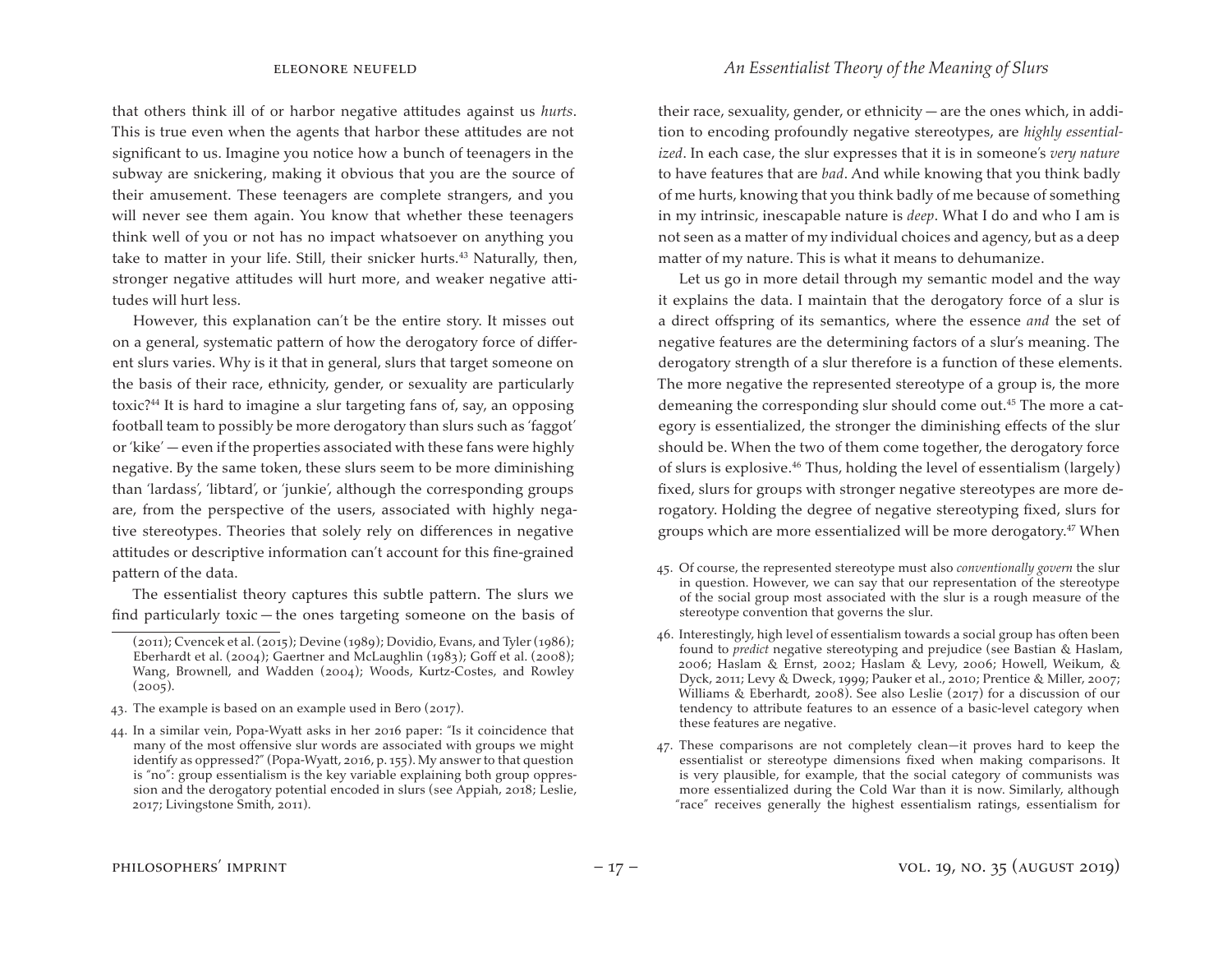a category is *both* strongly essentialized and the associated stereotypes are highly negative, the diminishing force of a slur culminates.

While it is evident that the negative stereotypes we associate with a group can be more or less pronounced, it has also long been established that there are differences in the degrees to which we essentialize social groups. In an important study, Nick Haslam and his colleagues (2000) developed a set of questions that assessed different dimensions along which we essentialize groups. Specifically, they tested whether participants essentialized social groups along the dimensions of naturalness, stability, discreteness of category boundaries, immutability of category membership, and necessity of category features.<sup>48</sup> Within the 40 social categories that were rated,<sup>49</sup> the categories of *gender, ethnicity, and race* as well as *Jews* and *homosexuals* received particularly high ratings, and the categories associated with interests, politics, appearance, and social class received the lowest ratings.<sup>50</sup> And if we

bring to our minds the slurs that are the derogatorily deepest, we will directly see that they fall under one of those social categories.

Note also that the essentialist theory gives us a natural way to accommodate the theoretical difficulty of finding a clear demarcating criterion distinguishing slurs from non-slurs. Many theorists draw a distinction between slurs, which target individuals based on their membership in a group, and individual pejoratives, which target individuals based on some (temporary) behavior or "personal qualities". While everyone can point at paradigmatic examples of slurs, and paradigmatic cases of individual pejoratives ('jerk', 'asshole', 'dickhead'), and most feel the intuitive pull to theoretically distinguish between these two classes (although see Jeshion, 2013a for a criticism of this distinction), there are many pejorative terms that have proven to be quite difficult to classify in one way or the other. Consider,

#### $(33)$  "Hey fatso!"

Popa-Wyatt (2016) notices that (33) — like 'lardass', 'druggie', 'junkie', 'bum', or 'commie' —

sits in the middle ground between [slurs] and [individual pejoratives] […]. Like pejoratives targeted at individuals, they identify the targeted individual on the basis of specific properties that s/he has. But like slurs, they express contempt not only about the particular individual but also about other people who have similar features, and so may be identified as part of a group. (p. 152)

Essentialism about slurs explains why it is difficult to find a clear line distinguishing slurs from individual pejoratives. Just as essentialism ratings are on a continuum, our judgements about whether something is a slur or not will be on a continuum, rather than an all-or-nothing affair. People are less sure about whether people with higher body weight or communist attitudes are describable by having some "group

the category "black" is still more marked than essentialism for "white" (see Haslam et al., 2000).

<sup>48.</sup> They took these to be the dimensions "that are commonly invoked in psychological, philosophical and social scientific writings" (Haslam et al., 2000, p. 117). In the study, they asked participants to rate, on a scale from 1 to 9, to which extent one of the listed dimensions applies to a category. The dimension of discreteness, for example, was described to the participants as follows: "[s]ome categories have sharper boundaries than others. For some, membership is clear-cut, definite, and of an 'either/or' variety; people either belong to the category or they do not. For others, membership is more 'fuzzy'; people belong to the category in varying degrees." To give another example, the dimension of naturalness was described to the participants as "some categories are more natural than others, whereas others are more artificial".

<sup>49.</sup> The aim of the study was to cover as many categories as possible; among many others, some of the assessed categories were, e.g., diseases (AIDS patients, cancer patients), dietary groups (meat eaters, vegetarians), intelligence groups (smart people, people of average intelligence), races (black, white), religions (Catholics, Jews), political groups (liberals, Republicans).

<sup>50.</sup> It is important to clarify that the categories *Jews* and *homosexuals* received extremely high ratings for dimensions that Haslam et al. describe as indexing a group's *entitativity*. Entitativity is a subtype of our general essentialist bias, and can be described as the belief that members of a group are very similar to one another, such that membership in a group is very informative about the nature of its members. Essentialism, as entitativity, has been found to predict

prejudice and negative stereotyping towards groups such as homosexuals (Haslam & Levy, 2006).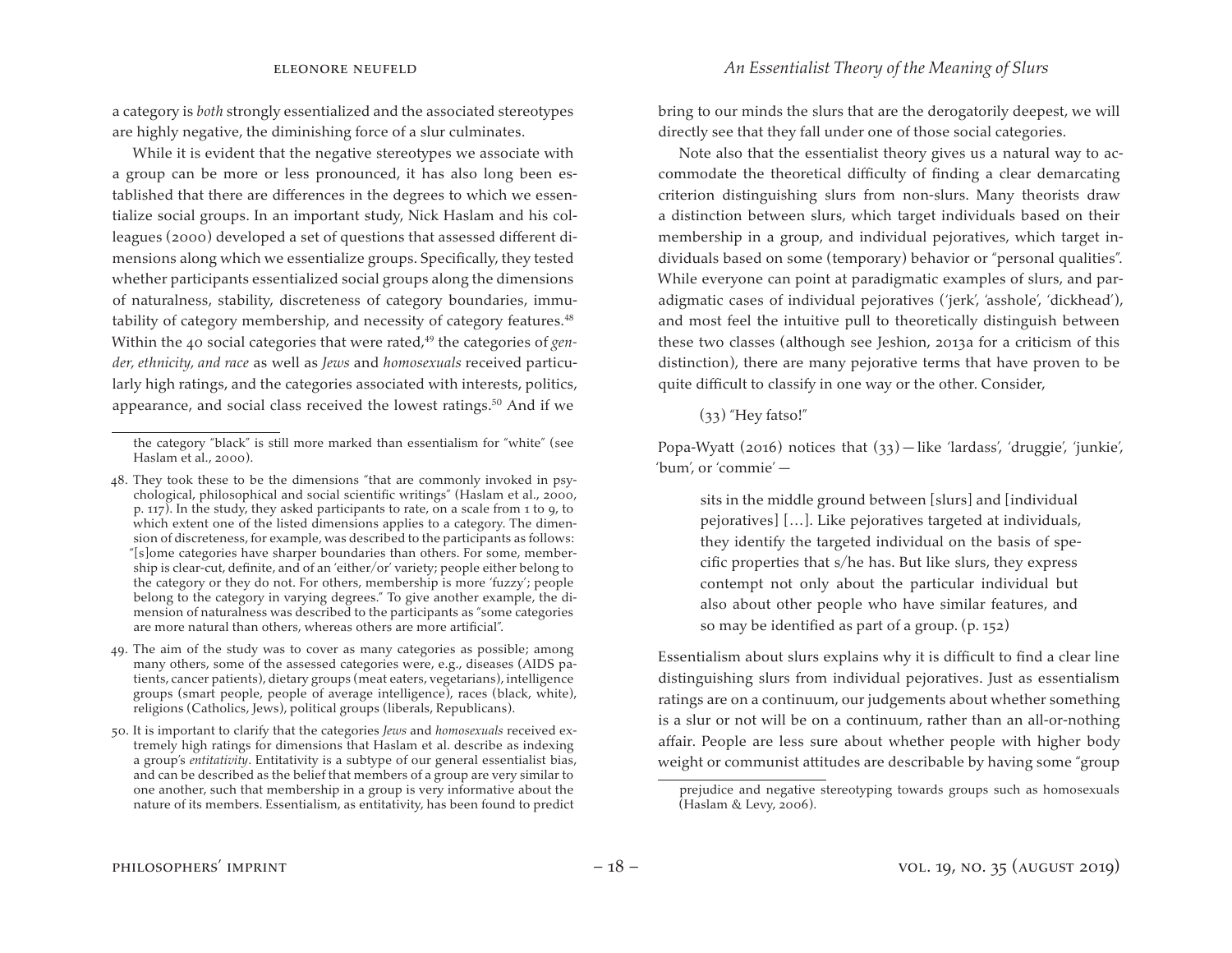essence" that determines their behavior, traits, and unifies them, or whether they should be characterized simply as having mutable, individual properties. Hence, in these cases, subjects will be reluctant, unsure, or in disagreement about whether to call a term 'slur' or an 'individual pejorative', just as predicted by the essentialist theory.

In sum, theories that appeal to differences between descriptive or expressive attitudes towards different social groups only can account for derogatory variation if we carve up the data in a very coarsegrained, one-dimensional way. To account for the subtle pattern we find in the data, we need another parameter. The essentialist theory delivers this level by adding another dimension to the derogatory potential of a slur: The derogatory force of a slur is a function not only of the negative stereotypes it encodes, but its stereotypes *and* the degree to which it essentializes. The essentialist theory, then, uniquely captures the systematic pattern we find in the data and explains why slurs that are particularly deep in their offensiveness tend to fall under specific categories; categories that are strongly essentialized.

#### **§3 Slurs and the Psychology of Social Kinds**

#### *3.1 Experimental Evidence for the Essentialist Theory*

Thus far, I have motivated my theory by showing that an essentialist semantics for slurs can account for their main linguistic properties. I now present converging evidence from cognitive psychology for the existence of the cognitive structures postulated by my theory of slurs. As I indicated earlier, I here assume an intimate link between linguistic meaning and mental concepts. More specifically, according to the background view I take for granted in this paper, terms inherit their linguistic meaning directly from internally individuated lexical concepts, which I understand as the smallest constituents of thought and primary bearers of meaning. From this perspective, studying the structure and information encoded in lexical concepts can directly inform our semantic theory. We will review evidence in favor of the two central components of my essentialist analysis: (1) Slurs are semantically

structured in an essentialist way, and (2) slurs are uniquely associated with negative stereotypes.

Let us start with component (1). Through a number of well-established psychological paradigms, cognitive psychologists have documented that certain categories — especially natural kind categories such as animals, minerals, and chemicals  $-$  are cognitively represented in a highly essentialized way. We act as if members of certain categories have immutable, enduring, and natural essences which make them what they are (for an overview, see Gelman, 2003; 2004). Furthermore, as we have already seen in the last section, we now know that we also think of many *human* or *social categories* in this exact same, highly essentialized, way.<sup>51</sup> More concretely, we behave as if social groups are *real kinds*: They have sharp category boundaries, are somewhat "natural", historically stable, "real" and not constructed, and allow for rich inductive inferences about physical and behavioral traits of their members.<sup>52</sup> In particular, social categories such as race and ethnicity (Allport, 1954; Gil‐White, 2001; Haslam et al., 2000; Hirschfeld, 1996; Ho, Roberts, & Gelman, 2015; Pauker et al., 2016; Verkuyten, 2003), gender (Gelman, 2003; Gelman, Collman, & Maccoby, 1986; Prentice

- 51. There is wide-ranging evidence that we hold essentialist beliefs from early childhood on, which has been documented by psychologists—prominently, Susan A. Gelman—throughout the past 30 years. For example, preschool children believe that a baby kangaroo raised among goats will grow up to hop and have a pouch (Gelman & Wellman, 1991; cf. Gelman, 2003). They also expect that something that has turtle insides will still be a turtle even if it doesn't look like one (Gelman & Wellman, 1991), suggesting that they don't rely on observable surface features to determine kind membership. For our tendency to essentialize social categories, see, e.g., Gelman (2003); Gil‐ White (2001); Haslam (2000) Haslam & Levy (2006); Haslam et al. (2000); Hirschfeld (1995; 1996); Prentice & Miller, (2007). For a general overview of the evidence tracking children's essentialist belief structure, see Gelman  $(2003)$ .
- 52. See, e.g., Demoulin, Leyens, & Yzerbyt (2006); Gelman (2003); Haslam et al. (2000). It is important to keep in mind that these markers are *characteristic features* of our representation of essences, and do not constitute necessary conditions for something to be represented as an essence. This conception of essences also doesn't completely correspond to the philosopher's as "that intrinsic aspect of a thing that grounds all and only the intrinsic metaphysical necessities that hold of the thing" (Leslie, 2017, p. 406).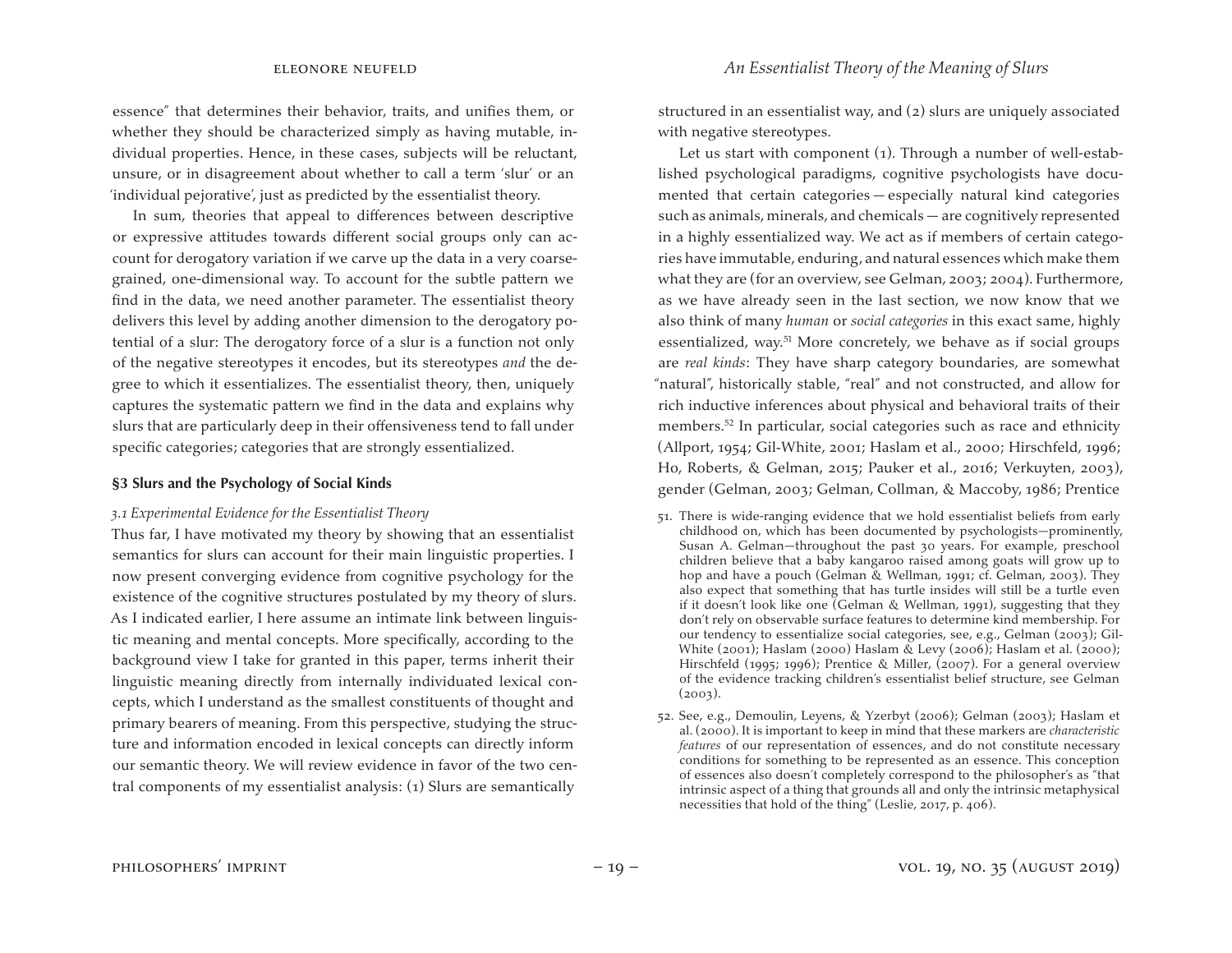& Miller, 2006; 2007), caste (Mahalingam, 2003), sexual orientation (Haslam & Levy, 2006), religion (Chalik, Leslie, & Rhodes, 2017; Toosi & Ambady, 2011), and mental illness (Haslam, 2000; Haslam & Ernst, 2002; Howell, Weikum, & Dyck, 2011) — in short, the categories that are central to human slurring practices — have been found to be cognitively represented in a highly essentialized way.<sup>53</sup>

For illustration, consider the case of race: This category is certainly among the most relevant for slurs, given both the prevalence and deep offensiveness of epithets that target subjects on the basis of their race. In a series of pivotal experiments, psychologist Lawrence Hirschfeld documented essentialist thinking about race in both adults and preschoolers as young as three years (Hirschfeld, 1995; 1996; see also Pauker et al., 2010). In one paradigm, he asked preschoolers whether a racial property class — hair and skin color — or a physical property class — clothing style and color — would remain unchanged as a person grows up. Even 3-year-olds judged that the properties connected with race were more constant than sartorial properties.<sup>54</sup> He obtained the same preference for race as the dominant factor compared to other physical features for inheritance judgements: When children were asked which properties they would inherit from their parents, they predominantly picked racial properties. In a switched-at-birth paradigm, children were asked which racial properties a child that was adopted by parents of another skin color would develop. 5-year-olds outweighingly decided in favor of the birth parents' racial properties (Hirschfeld, 1996).

To sum up, reasoning about social categories follows typical essentialist dimensions already in early childhood. Thus, my proposed structure of slurs neatly corresponds to the essentialist structure of social categories that has been systematically uncovered by cognitive

53. See also Prentice and Miller (2007) for an overview.

psychologists for the past 30 years. If we take these findings at face value, we must, in any case, accept that many social concepts have an essentialist structure. Accordingly, to assume that also slur terms are associated with essentialistically structured concepts is not only descriptively plausible but also theoretically parsimonious.

Let us now turn to the second key component of my semantics, namely, that slurs encode negatively valenced stereotypes. Recently, the phenomenon of slurring language has begun to be empirically investigated by psycholinguists. These studies revealed that slurs, in contrast to their neutral counterpart terms, are uniquely associated with negative features. Since these studies used *implicit* paradigms in some of their studies, we have good reasons to think that these negative features belong to the *semantic* representation of slurs.<sup>55</sup>

In an experiment using a free association paradigm, Carnaghi and Maass (2008) delivered primary evidence for the negative stereotypes encoded in slurs. They presented participants with derogatory words ('fag') or their neutral counterparts ('gay'). When presented with the slurs, the first three words participants mentioned were significantly more negatively-valenced than when presented with their neutral counterparts. However, since this experiment used an explicit paradigm, we cannot make strong inferences about the semantic structure of slurs on the basis of it.<sup>56</sup> For this reason, in a follow up study, Carnaghi

- 55. There are many ways to carve up the semantics-pragmatics distinction. In this paper, I assume the psychology-based framework according to which semantics includes those representations that enter into and are the result of immediate composition by our linguistic competence, and pragmatics includes all post-compositional representations that have been subject to general reasoning processing from central cognition.
- 56. The most important limitation of explicit tasks is that they do not impose any constraints controlling for response modifications by conscious reasoning and voluntary control. For example, the negative association could as well be a post-semantic, pragmatic-inferential phenomenon and would thus not constitute evidence in favor of the hypothesis that stereotypes are semantically encoded in slurs. To reveal the "bare" linguistic representations behind slurring words, it is more appropriate to employ a paradigm whose task outcomes are not influenced or distorted by other non-semantic cognitive operations. Implicit tasks are ideal to unveil the semantic representations behind slurring words, since their task outcomes are less prone to be a result

<sup>54.</sup> This effect can't be accounted for by the explanation that children represent body features as more stable than non-body features. When 4-years olds were asked to choose whether body build vs. hair and skin color would remain the same over life span, they too judged significantly more often in favor of racial properties.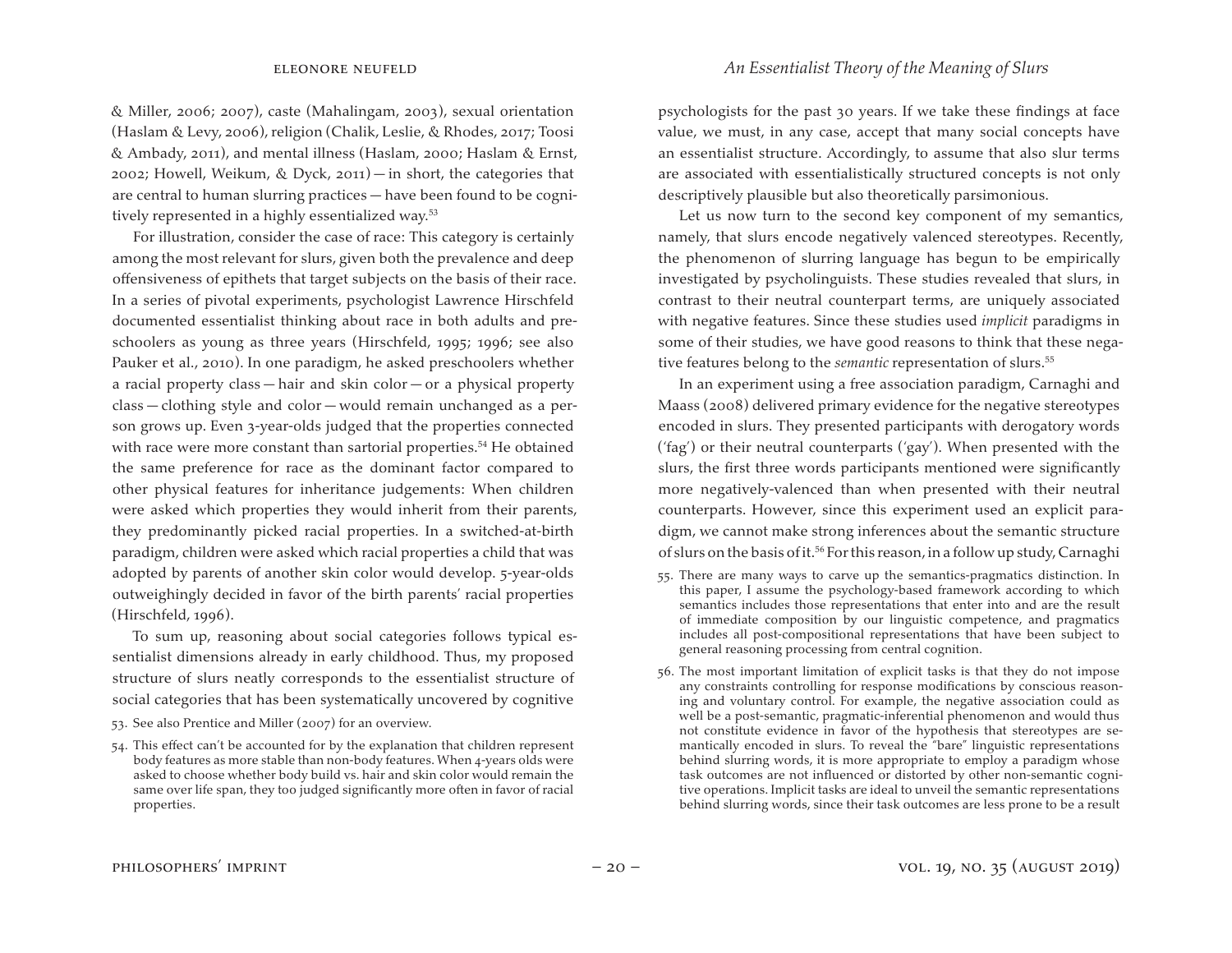#### eleonore neufeld *An Essentialist Theory of the Meaning of Slurs*

and Maass used a *semantic priming task.* They presented participants *subliminally* with a prime word that was either a neutral term ('gay'), a derogatory counterpart term ('fag'), or a nonsense term ('secadftg'). Hence, the participants never consciously noticed with which word they were primed. This is important, as it eliminates the risk of task interventions by conscious higher-level pragmatic processes. Following the prime, the participants were to engage in a lexical decision task. They saw a target word that was either a trait stereotypical of the prime word (e.g., 'elegant' or 'effeminate'), counterstereotypical (e.g., 'energetic' or 'intolerant'), or completely unrelated ('honest' or 'stingy'). Importantly, half of the traits were positively valenced, while the other half of the target words was negatively valenced. The participants' task was to make a lexical word/nonword decision as fast as possible. The study had two key results. First, the participants reacted significantly faster to *stereotypical targets* than to counterstereotypical or unrelated targets, regardless of whether the prime was neutral or derogatory. This means that both neutral and derogatory category representations *immediately and automatically* activate representations of the related stereotype features. Second, the authors found that derogatory labels were again significantly less likely to activate flattering associations of the social group. As a matter of fact, derogatory labels resulted in the *suppression* of any positively-valenced stereotype, giving way for the negatively valenced associations related to a group.57

In sum, these experiments show that a) slur terms encode the stereotype associated with a social group,<sup>58</sup> and that b) this stereotype differs in valence from the stereotype encoded in the neutral counterpart,

[t]ogether, these results suggest that derogatory group labels differ from category group labels mainly with respect to the valence of the associations they elicit. Thus, it is not so much the ability to activate stereotypical content than the tendency to activate less-flattering associations that distinguishes derogatory from category group labels. (Carnaghi & Maass, 2007, p. 147)

We saw in the last section that my view explains the central linguistic data involving slurs, and I have now shown that it receives additional, converging evidence from cognitive psychology. Specifically, we have seen that social concepts associated with social terms are organized essentialistically, and that slurs are uniquely associated with negatively valenced stereotypes. As a result, my semantic theory converges with an independently plausible research program on the view that social concepts have essentialist structure, and is directly supported by experimental research on slurring words.

#### *3.2 Nomen est Omen: The Important Role of Nouns*

If you go through a mental list of the slurs that you are familiar with, you will probably notice that all of them belong to the syntactic category of nouns. This is peculiar, given that most of slurs' neutral counterparts come in both nominal and adjectival form (e.g., 'a homosexual'/'homosexual'; 'a Jew'/'Jewish'; notice also prepositional constructions such as 'someone *with* homosexual preferences', 'someone *from* Mexico', etc.). A complete linguistic theory of slurs should be able to explain this systematic pattern, and not treat it as a mere accident. Interestingly, this syntactic inflexibility of slurs is, too, directly predicted by the essentialist theory. That is, in contrast to other available theories, the essentialist theory is not only compatible with, but

of intermixed high and low-level processes. This requirement was satisfied in Carnaghi and Maass' follow up study.

<sup>57.</sup> In a later study (Carnaghi & Maass, 2007), the authors successfully replicated the results, speaking to the robustness of their findings.

<sup>58.</sup> Needless to say, this research, together with the abundant amount of research on typicality effects originating in Eleanor Rosch's research program (Rosch, 1988), supports that typicality effects are robust and thus relatively stable among subjects. Even critics of prototype theory often describe this stability as the most attractive feature of prototype theory (Fodor, 1998).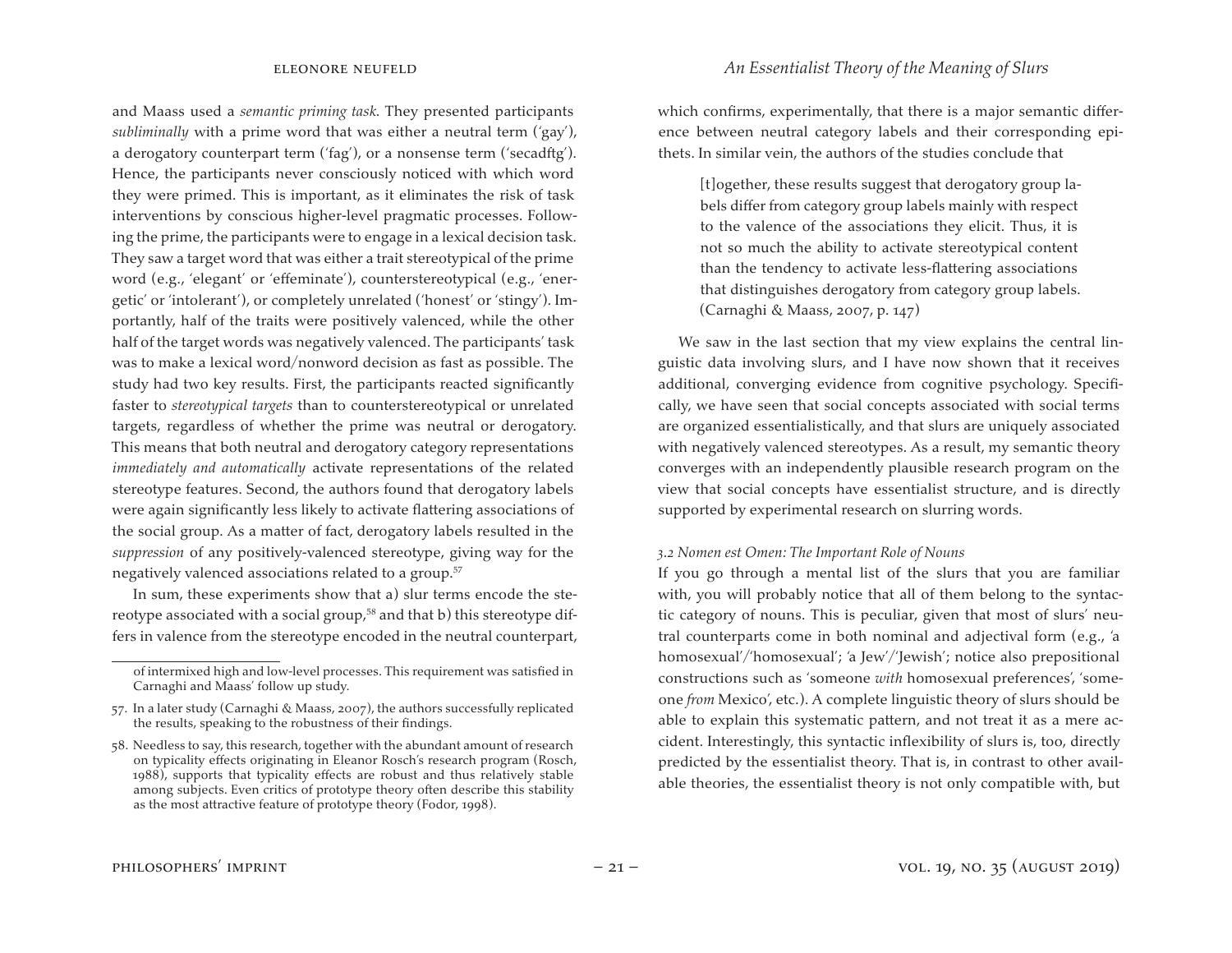*makes sense* of the fact that nouns are the primary linguistic vehicle through which we communicate the semantic information of slurs.

There are a variety of different linguistic devices by means of which we can assign an individual to a category. Borrowing an example from Wierzbicka (1986), consider the difference between the sentences "Anna is blond" and "Anna is a blonde". In both cases, we predicate a property (blondness) to Anna, and thereby include her in the set of things that instantiate blondness. But although the set-theoretic operations of both predicates are *prima facie* identical, a closer look reveals that there are big disparities in the information conveyed by the adjective and the noun. Whereas the former predicate 'blond' simply refers to a quality — a specific hair color — the latter predicate, 'a blonde', is a sortal that refers to an object, or, rather, a person that can have a whole bunch of other qualities. Normally, we even feel compelled to make a number of inferences about *which* these other qualities are that Anna, being a blonde, has. By using the noun rather than the adjective, the speaker conveys that Anna is sexy or not particularly bright.

Another example, adopted from Gelman (2003), is a case in point. The Atlanta baseball player John Rocker was criticized for making a racist comment in an interview. When an ABC News reporter asked him directly, "Are you a racist?", he answered: "Absolutely not. […] You hit one home run in the big leagues, it doesn't make you a home run hitter. [...] To make one [racist] comment like this doesn't make you a racist." Although Rocker's argument structure seems disputable (to say the least), it does tell us something about the underlying conceptual difference connected to a noun ('a homerun hitter', 'a racist') and a verb phrase ('to hit a home run', 'to make a racist comment'). Importantly, Rocker himself seems to take for granted that the verbal choice he makes directly conveys the difference in meaning between 'to hit a home run' and to be 'a homerun hitter'. Whereas the first choice of syntactic category conveys a temporary state that does not originate in any identifying property of the person, the latter noun form implicates an enduring, stable state that is central to the person's identity and reliably causes a number of other properties of the person (Gelman,

2003, p. 188). In short, nouns intuitively ('a racist', 'a schizophrenic', 'a blonde', 'a liar', 'a homerun hitter', etc.) impart a form of essentialism: The property that is nominalized is vital to the person's identity and allows for a variety of inductions. Other grammatical forms, such as adjectives and verb constructions ('have schizophrenia'/'schizophrenic', 'to have blond hair'/'to be blond', etc.) rather convey mutable, temporal qualities of an individual.

That nouns are much stronger in their essentialist-communicative potential than other word forms has received much empirical support. In one study, Susan Gelman and Gail Heyman compared the inductive potential children infer from noun and verb labels (Gelman & Heyman, 1999). They either heard a story that contained "a carrot eater" (noun phrase; NP), or a story that talked about someone who "eats carrots whenever she can" (verb phrase; VP). In the critical part, the children answered a set of questions that tested the stability of the properties: e.g., "Will Rose eat a lot of carrots when she is grown up?" or "Would Rose eat a lot of carrots if she grew up in a family where no one liked carrots?" Children in the NP condition predicted significantly more often that the property in question would be more stable over time and in adverse environmental conditions than children in the VP condition. Thus, the grammatical form of a noun seems to suggest to a child that a category is to be thought of as a kind (Gelman & Heyman, 1999).

Carnaghi et al. (2008) replicated and developed the experiments initiated by Gelman and Heyman. In multiple experiments testing adults, they compared the inductive potential of nouns and adjectives which assign individuals to the same categories (e.g., 'an athlete' vs. 'athletic'). They found that describing a person by a noun triggers significantly more stereotypical inferences as compared to an adjectival description. Remarkably, nouns also *inhibit* inferences about behaviors or habits that are associatively rather incongruent with the descriptors. For example, a person that is homosexual (adjective) was estimated to attend the church more often than *a* homosexual (noun). Moreover, nouns but not adjectives inhibit the possibility of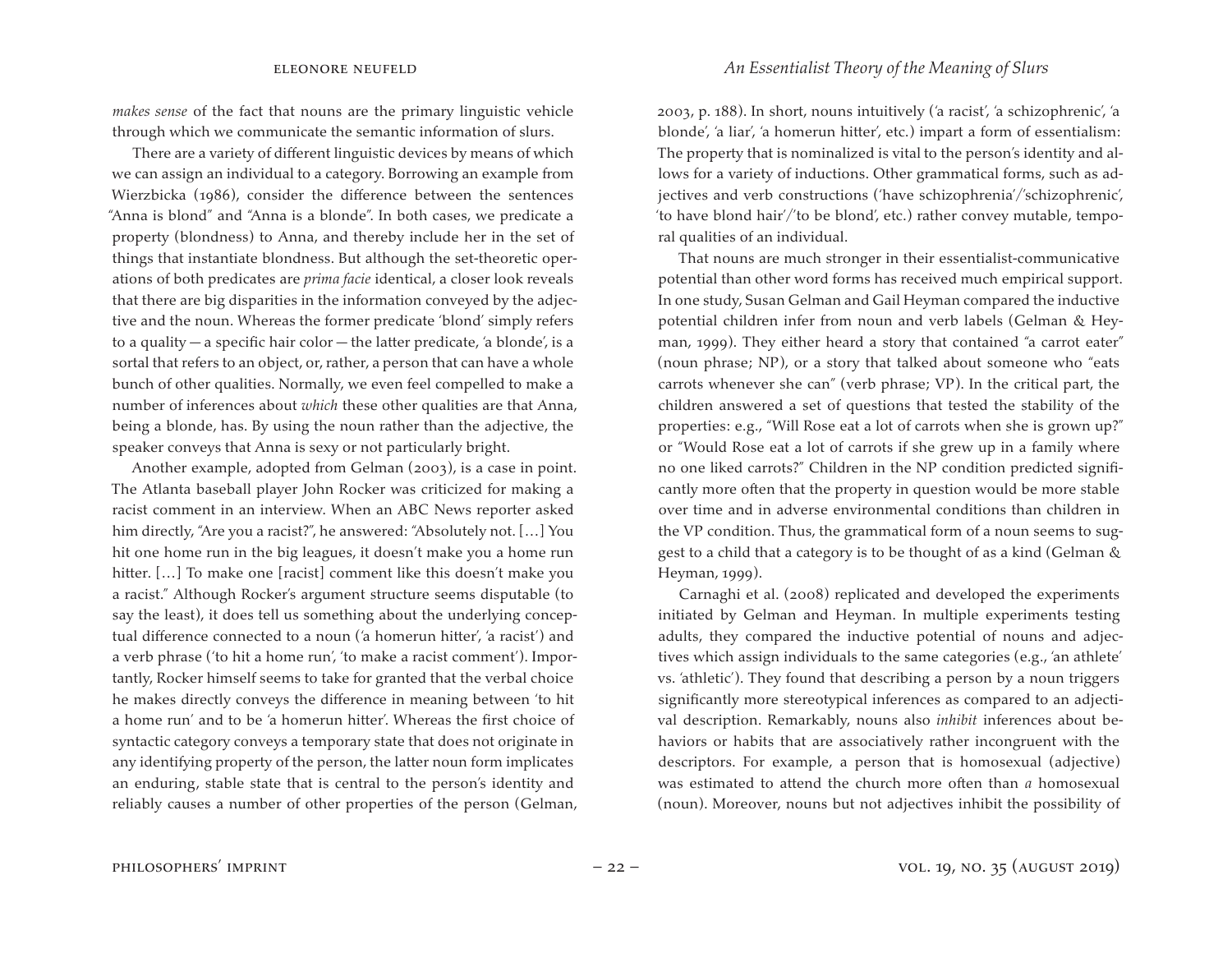alternative classifications *altogether* (i.e., not only incongruent ones). Once someone is categorized as belonging to one social category, e.g., 'artist', participants are not very willing to assign them to a second one, e.g., 'athlete'. These results did not hold for adjective conditions, because nouns as opposed to adjectives tend to convey discrete category boundaries which do not intersect with other categories. Finally, when Carnaghi et al. primed subjects with an essentialist scenario, participants would even *themselves* be more likely to use a noun to describe a person.

In sum, nouns, adjectives, and verb phrases do not only *categorize* individuals, but also tell us something about the particular *way* in which the individuals are categorized. In the case of adjectives, the individual is assigned to one qualitative category among many potential others. In the case of nouns, the individual is assigned to one category that *identifies* the individual in question in a rather all-or-nothing way and allows for rich inferences with regard to qualities that (allegedly) come along with the stable category in question.

At this point, it should be clear why my essentialist theory explains that nouns are the main syntactic vehicle of slurs. According to my theory, slurs encode essentialist information. We have now seen that nouns are the primary linguistic device we use to convey that a category is essentialized. So if the semantics of slurs is essentialist, nouns *should* be the primary linguistic vehicles for communicating the meaning of slurs. Thus, the essentialist account uniquely predicts and explains this striking syntactic pattern of slurs.

#### **Conclusion**

In the closing scene of *I Am Not Your Negro*, James Baldwin offers a powerful, penetrating diagnosis of White America:

What white people have to do, is try to find out in their hearts why it was necessary for them to have a nigger in the first place. Because I am not a nigger. I'm a man. If I'm not the nigger here, and if you invented him, you the

white people invented him, then you have to find out why. And the future of the country depends on that. Whether or not it is able to ask that question. (Baldwin,  $1963$ )<sup>59</sup>

This paper was an attempt to contribute to the task assigned so poignantly by Baldwin, and come a step closer to an answer to his question. I have argued that the central mechanism of slurs is one of *essentialization*; slurs are akin to kind terms that denote an essence of a social category which nomologically connects to a set of negative stereotypical features. In effect, by using slurs, or even having them in our public lexicon, we commit to a way of carving up the social world that is dehumanizing and gives groups with the dominant share of social power a tool to rationalize and maintain the oppressive hierarchies that keep down marginalized groups.

To illustrate the plausibility of the essentialist theory, and show that it does interesting, multi-layered explanatory work, I argued that, first, essentialism about slurs explains their recognized linguistic properties; second, that the essentialist theory receives convergent evidence from cognitive psychology; and third, that the essentialist theory has unique resources to explain why slurs occur predominantly as nouns. Importantly, the goal of this paper has been to make a *cumulative* case for the essentialist theory and motivate it as a novel, interesting framework that takes seriously the challenge of linking prejudiced, hateful, or bigoted language to cognition and explains its relation to social oppression. Although one might disagree with the assessment of some of the data, it is important to note that my view does not stand or fall on the basis of a single piece of evidence. Good theories should predict and account for a *wide range* of data. This paper shows that the essentialist theory does precisely that.

<sup>59.</sup> Raoul Peck's documentary film *I Am Not Your Negro* is a collage based on the unfinished manuscripts of *Remember this House*, immersed with interview excerpts by Baldwin and a variety of other material (Peck, 2016). The final scene the quote is based on is originally from a 1963 interview of Baldwin with Kenneth Clar. Note that the invention of the 'nigger' by the white world is a re-occurring theme employed by Baldwin (see, e.g., Baldwin, 1963; 1969).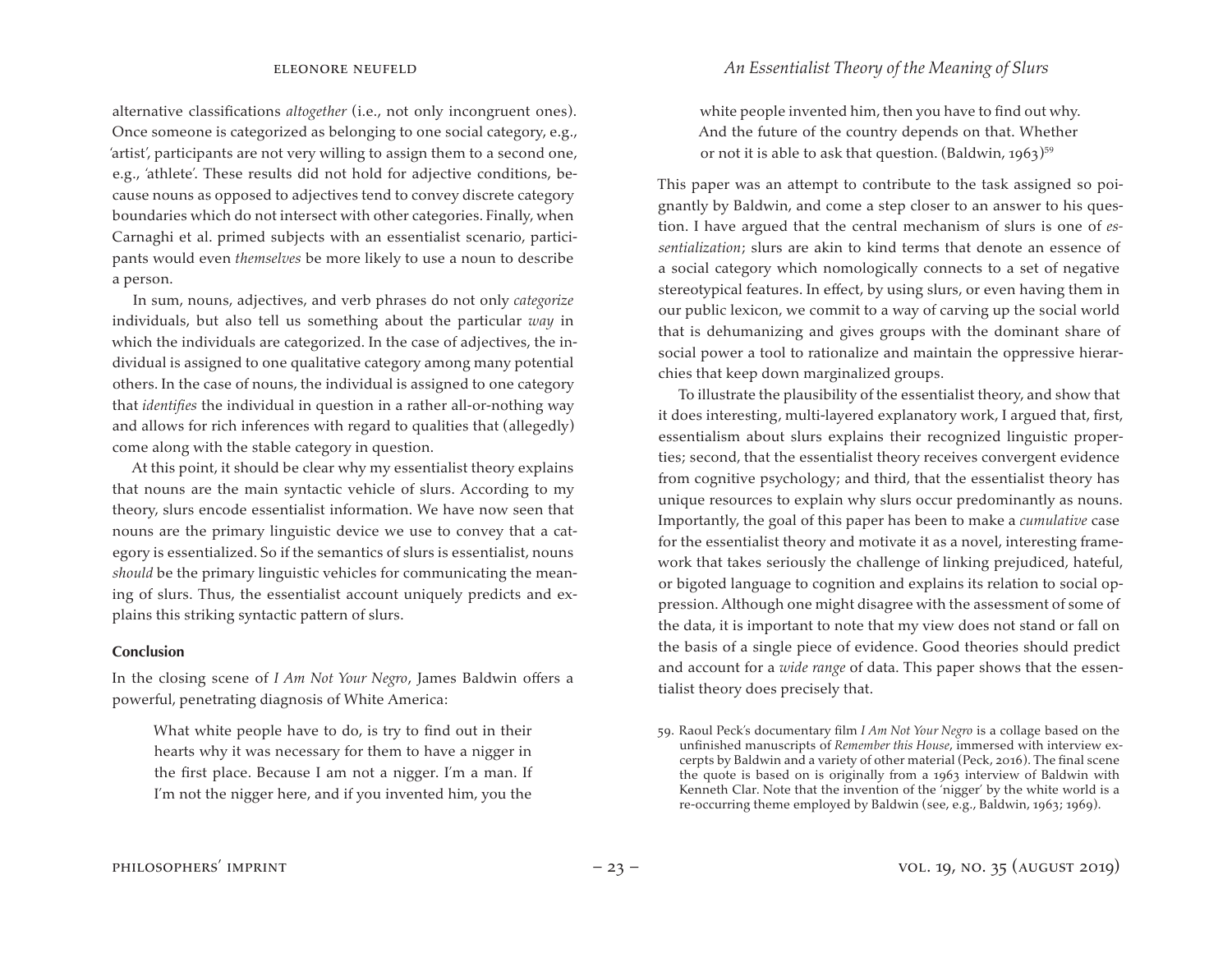### **Bibliography**

- Allport, G.W. (1954). *The Nature of Prejudice*. Addison-Wesley. https:// doi.org/10.1037/0708-5591.35.1.11
- Anderson, L., & Lepore, E. (2013). Slurring Words. *Noûs*, *47*(1), 25–48. https://doi.org/10.1111/j.1468-0068.2010.00820.x
- Appiah, K.A. (1985). The Uncompleted Argument: Du Bois and the Illusion of Race. *Critical Inquiry*, *12*(1), 21–37.
- Appiah, K.A. (1996). Race, Culture, Identity: Misunderstood Connections. *The Tanner Lectures on Human Values*, *17*, 51–136.
- Appiah, K.A. (2018). *The Lies That Bind: Rethinking Identity*. Liveright. Retrieved from https://books.google.com.au/ books?id=gR8zDwAAQBAJ
- Bach, K. (2018). Loaded Words: On the Semantics and Pragmatics of Slurs. In D. Sosa (Ed.), *Bad Words: Philosophical Perspectives on Slurs*, 60–76. Oxford University Press.
- Baldwin, J. (1963). *The Fire Next Time*. Dial Press.
- Baldwin, J. (1969). The Nigger We Invent. *Equity & Excellence in Education*, *7*(2), 15–23. https://doi.org/10.1080/0020486690070203
- Bastian, B., & Haslam, N. (2006). Psychological Essentialism and Stereotype Endorsement.*Journal of Experimental Social Psychology*, *42*(2), 228–235. https://doi.org/10.1016/j.jesp.2005.03.003
- Basu, R. (2019). What We Epistemically Owe To Each Other. *Philosophical Studies*, *176*(4), 1–17. https://doi.org/10.1007/s11098-018-1219-z
- Bero, S. (2017). *Responsibility and the Emotional Structure of Relationships*. PhD Dissertation, University of Southern California.
- Bessenoff, G.R., & Sherman, J.W. (2000). Automatic and Controlled Components of Prejudice Toward Fat People: Evaluation Versus Stereotype Activation. *Social Cognition*, *18*(4), 329–353. https://doi. org/10.1521/soco.2000.18.4.329
- Block, N. (1987). Advertisement for a Semantics for Psychology. *Midwest Studies in Philosophy*, *10*(1), 615–678. https://doi. org/10.1111/j.1475-4975.1987.tb00558.x
- Bolinger, R.J. (2017). The Pragmatics of Slurs. *Noûs*, *51*(3), 439–462. https://doi.org/10.1111/nous.12090
- Camp, E. (2013). Slurring Perspectives. *Analytic Philosophy*, *54*(3), 330– 349. https://doi.org/https://doi.org/10.1111/phib.12022
- Camp, E. (2018). A Dual Act Analysis of Slurs. In D. Sosa (Ed.), *Bad Words: Philosophical Perspectives on Slurs*, 29–58. Oxford University Press. https://doi.org/10.1093/0so/9780198758655.003.0003
- Carnaghi, A., & Maass, A. (2007). In-Group and Out-Group Perspectives in the Use of Derogatory Group Labels: Gay Versus Fag. *Journal of Language and Social Psychology*, *26*(2), 142–156. https://doi. org/10.1177/0261927X07300077
- Carnaghi, A., & Maass, A. (2008). Derogatory Language in Intergroup Context: Are "Gay" and "Fag" Synonymous? In Y. Kashima, K. Fiedler, & P. Freytag (Eds.), *Stereotype Dynamics: Language-based Approaches to the Formation, Maintenance, and Transformation of Stereotypes*, 117–134. Lawrence Erlbaum Associates.
- Carnaghi, A., Maass, A., Gresta, S., Bianchi, M., Cadinu, M., & Arcuri, L. (2008). Nomina Sunt Omina: On the Inductive Potential of Nouns and Adjectives in Person Perception. *Journal of Personality and Social Psychology*, *94*(5), 839–859. https://doi. org/10.1037/0022-3514.94.5.839
- Cepollaro, B. (2017). *The Semantics and Pragmatics of Slurs and Thick Terms*. PSL Research University.
- Cepollaro, B., & Stojanovic, I. (2016). Hybrid Evaluatives: In Defense of a Presuppositional Account. *Grazer Philosophische Studien*, *93*(3), 458–488. https://doi.org/10.1163/18756735-09303007
- Chalik, L., Leslie, S.-J., & Rhodes, M. (2017). Cultural Context Shapes Essentialist Beliefs about Religion. *Developmental Psychology*, *53*(6), 1178–1187. https://doi.org/10.1037/dev0000301
- Chomsky, N. (2000). *New Horizons in the Study of Language and Mind*. Cambridge University Press.
- Copp, D. (2009). Realist-expressivism and Conventional Implicature. *Oxford Studies in Metaethics*, *4*, 167–202.

Copping, K.E., Kurtz-Costes, B., Rowley, S.J., & Wood, D. (2013). Age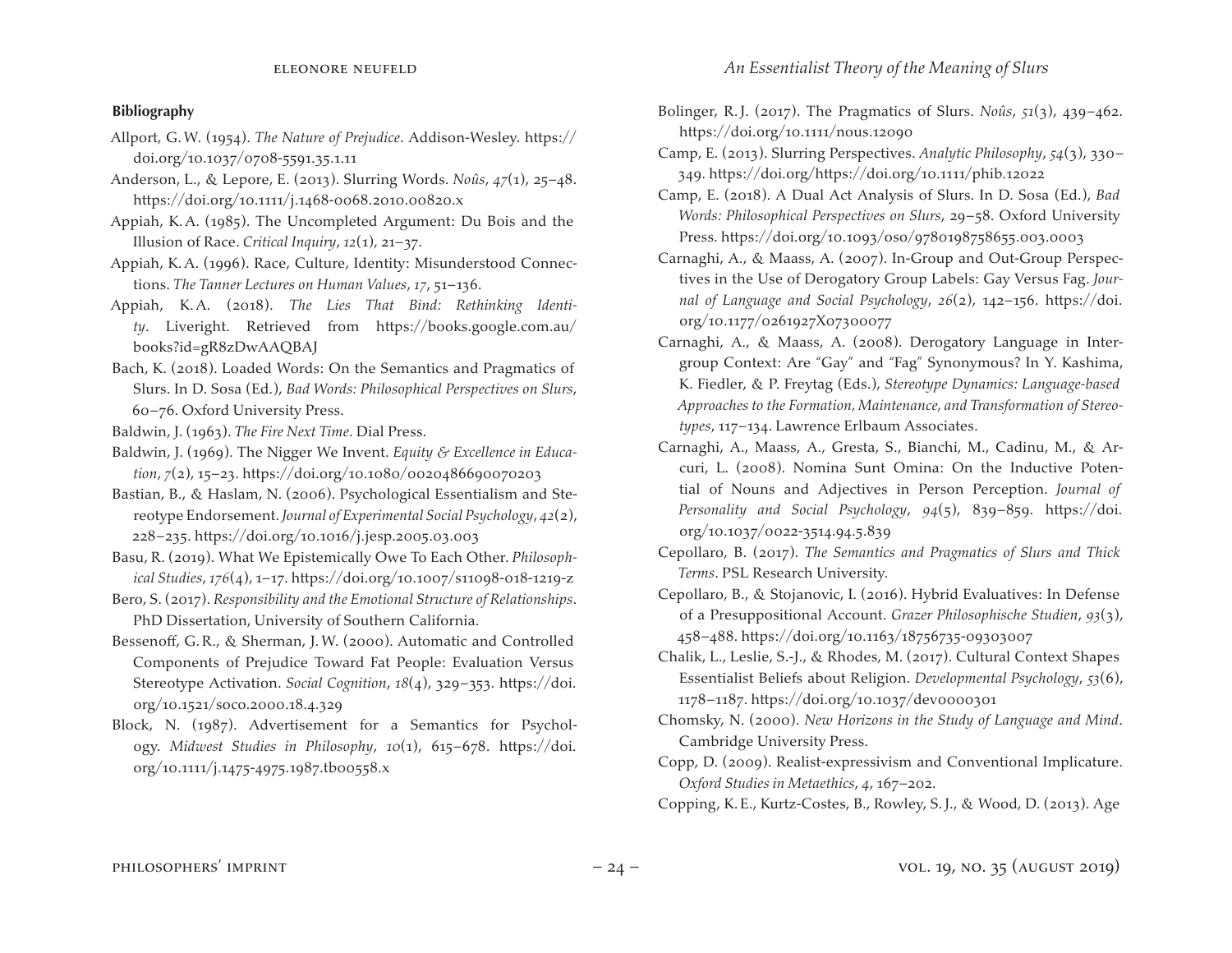and Race Differences in Racial Stereotype Awareness and Endorsement. *Journal of Applied Social Psychology*, *43*(5), 971–980. https:// doi.org/10.1111/jasp.12061

- Croom, A.M. (2011). Slurs. *Language Sciences*, *33*(3), 343–358. https:// doi.org/10.1016/J.LANGSCI.2010.11.005
- Croom, A.M. (2014a). Remarks on "The Semantics of Racial Slurs". *Linguistic and Philosophical Investigations*, *13*, 11–32.
- Croom, A.M. (2014b). Spanish Slurs and Stereotypes for Mexican-Americans in the USA: A Context-sensitive Account of Derogation and Appropriation. *Pragmática Sociocultural / Sociocultural Pragmatics*, *8*(2), 145–179. https://doi.org/10.1515/soprag-2014-0007
- Croom, A.M. (2015). The Semantics of Slurs: A Refutation of Coreferentialism. *Ampersand*, *2*, 30–38. https://doi.org/10.1016/J. AMPER.2015.01.001
- Cvencek, D., Meltzoff, A.N., & Greenwald, A.G. (2011). Math-Gender Stereotypes in Elementary School Children. *Child Development*, *82*(3), 766–779. https://doi.org/10.1111/j.1467-8624.2010.01529.x
- Cvencek, D., Nasir, N.S., O'Connor, K., Wischnia, S., & Meltzoff, A.N. (2015). The Development of Math-Race Stereotypes: "They Say Chinese People Are the Best at Math". *Journal of Research on Adolescence*, *25*(4), 630–637. https://doi.org/10.1111/jora.12151
- Danks, D. (2014). *Unifying the Mind: Cognitive Representations as Graphical Models*. MIT Press.
- Del Pinal, G. (2016). Prototypes as Compositional Components of Concepts. *Synthese*, *193*(9), 2899–2927. https://doi.org/10.1007/ s11229-015-0892-0
- Del Pinal, G. (2018). Meaning, Modulation, and Context: A Multidimensional Semantics for Truth-conditional Pragmatics. *Linguistics and Philosophy*, *41*(2), 165–207. https://doi.org/10.1007/ s10988-017-9221-z
- Demoulin, S., Leyens, J.-P., & Yzerbyt, V. (2006). Lay Theories of Essentialism. *Group Processes & Intergroup Relations*, *9*(1), 25–42. https://doi.org/10.1177/1368430206059856

Devine, P.G. (1989). Stereotypes and Prejudice: Their Automatic and

Controlled Components. *Journal of Personality and Social Psychology*, *56*(1), 5–18. https://doi.org/10.1037/0022-3514.56.1.5

Diesing, M. (1992). *Indefinites*. MIT Press.

- Dovidio, J.F., Evans, N., & Tyler, R.B. (1986). Racial Stereotypes: The Contents of their Cognitive Representations. *Journal of Experimental Social Psychology*, *22*(1), 22–37. https://doi. org/10.1016/0022-1031(86)90039-9
- Dovidio, J. F., Glick, P.S., & Rudman, L.A. (Eds.). (2005). *On the Nature of Prejudice: Fifty Years after Allport*. Blackwell. https://doi. org/10.1002/9780470773963
- Eberhardt, J.L., Goff, P.A., Purdie, V.J., & Davies, P.G. (2004). Seeing Black: Race, Crime, and Visual Processing. *Journal of Personality and Social Psychology*, *87*(6), 876–893. https://doi. org/10.1037/0022-3514.87.6.876
- Fodor, J. (1998). *Concepts: Where Cognitive Science Went Wrong*. Oxford University Press.
- Fodor, J. (2005). *Hume Variations*. Clarendon Press. https://doi. org/10.1093/acprof:oso/9780199287338.001.0001
- Fodor, J., & Lepore, E. (1992). *Holism: A Shopper's Guide*. Blackwell.
- Fodor, J., & Pylyshyn, Z.W. (2014). *Minds Without Meanings: An Essay on the Content of Concepts*. MIT Press.
- Gaertner, S.L., & McLaughlin, J.P. (1983). Racial Stereotypes: Associations and Ascriptions of Positive andNegative Characteristics.*Social Psychology Quarterly*, *46*(1), 23–30. https://doi.org/10.2307/3033657
- Gärdenfors, P. (2000). *Conceptual Spaces: The Geometry of Thought*. MIT Press.
- Gelman, S.A. (2003). *The Essential Child: Origins of Essentialism in Everyday Thought*. Oxford University Press.
- Gelman, S.A. (2004). Psychological Essentialism in Children. *Trends in Cognitive Sciences*, *8*(9), 404–409. https://doi.org/10.1016/j. tics.2004.07.001
- Gelman, S.A., Collman, P., & Maccoby, E.E. (1986). Inferring Properties from Categories Versus Inferring Categories from Properties: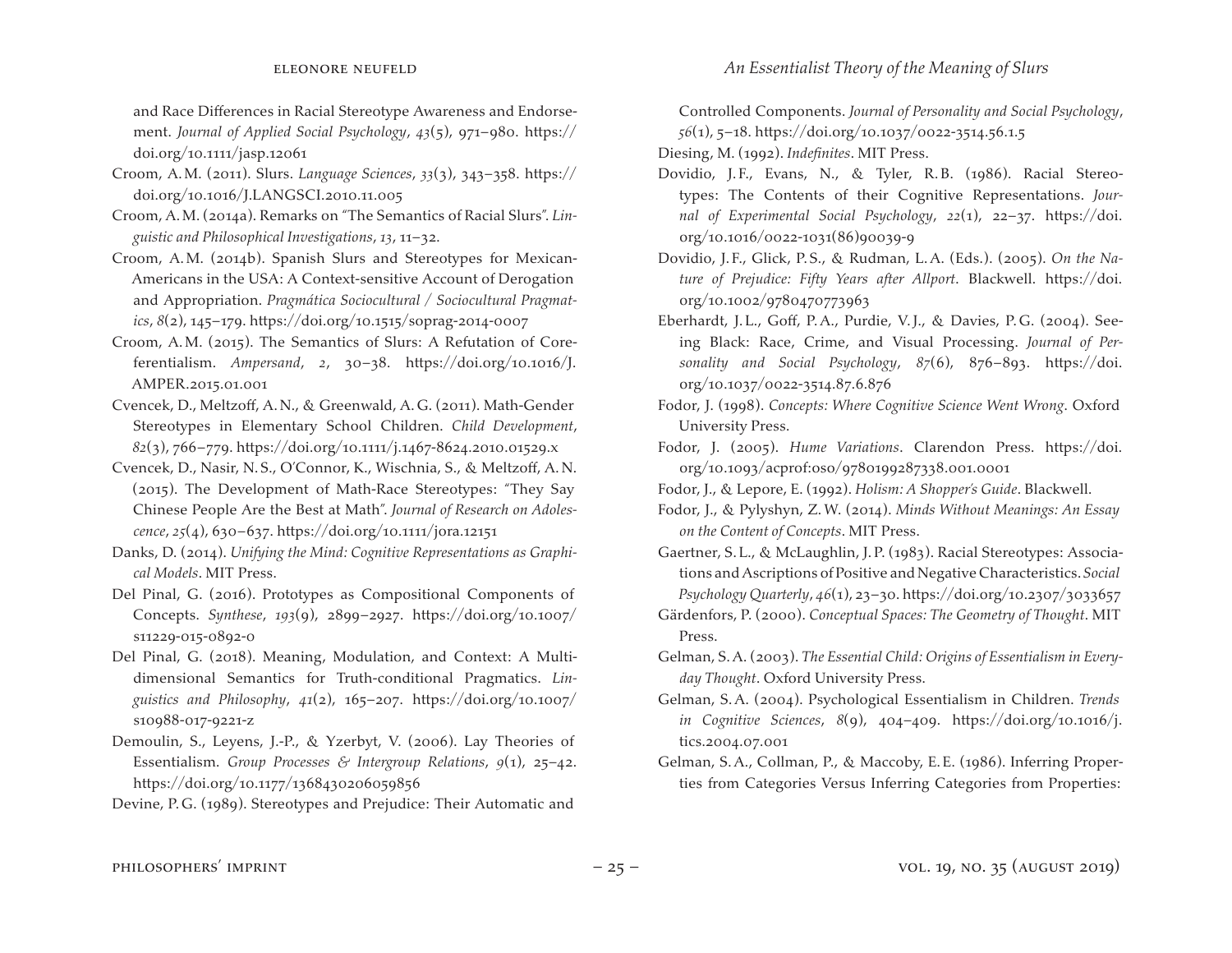The Case of Gender. *Child Development*, *57*(2), 396–404. https://doi. org/10.2307/1130595

- Gelman, S.A., & Heyman, G.D. (1999). Carrot-Eaters and Creature-Believers: The Effects of Lexicalization on Children's Inferences About Social Categories. *Psychological Science*, *10*(6), 489–493. https://doi.org/10.1111/1467-9280.00194
- Gelman, S.A., & Wellman, H.M. (1991). Insides and Essences: Early Understandings of the Non-obvious. *Cognition*, *38*(3), 213–244. https://doi.org/10.1016/0010-0277(91)90007-Q
- Gil‐White, F.J. (2001). Are Ethnic Groups Biological "Species" to the Human Brain? *Current Anthropology*, *42*(4), 515–553. https://doi. org/10.1086/321802
- Goff, P.A., Eberhardt, J.L., Williams, M.J., & Jackson, M.C.(2008). Not Yet Human: Implicit Knowledge, Historical Dehumanization, and Contemporary Consequences. *Journal of Personality and Social Psychology*, *94*(2),292–306.https://doi.org/10.1037/0022-3514.94.2.292
- Harman, G. (1993). Holism: A Consumer Update. *Grazer Philosophische Studien*, *46*, 163–171. https://doi.org/10.5840/gps1993467
- Haslam, N. (2000). Psychiatric Categories as Natural Kinds: Essentialist Thinking about Mental Disorders. *Social Research*, *67*(4), 1031–1058.
- Haslam, N., & Ernst, D. (2002). Essentialist Beliefs About Mental Disorders. *Journal of Social and Clinical Psychology*, *21*(6), 628–644. https://doi.org/10.1521/jscp.21.6.628.22793
- Haslam, N., & Levy, S.R. (2006). Essentialist Beliefs About Homosexuality: Structure and Implications for Prejudice. *Personality and Social Psychology Bulletin*, *32*(4), 471–485. https://doi. org/10.1177/0146167205276516
- Haslam, N., Rothschild, L., & Ernst, D. (2000). Essentialist Beliefs about Social Categories. *The British Journal of Social Psychology*, *39 (Pt 1)*(1), 113–127. https://doi.org/10.1348/014466600164363
- Haslam, N., Rothschild, L., & Ernst, D. (2004). Essentialism and Entitativity: Structures of Beliefs about the Ontology of Social Categories. In V. Yzerbyt, C.M. Judd, & O. Corneille (Eds.), *The Psychology*

*of Group Perception: Perceived Variability, Entitativity, and Essentialism*, 61–78. Psychology Press. https://doi.org/10.4324/9780203644973

- Haslanger, S. (2011). Ideology, Generics, and Common Ground. In C. Witt (Ed.), *Feminist Metaphysics: Explorations in the Ontology of Sex, Gender and the Self*, 179–207. Springer Netherlands. https://doi. org/10.1007/978-90-481-3783-1\_11
- Heim, I., & Kratzer, A. (1998). *Semantics in Generative Grammar*. Blackwell.
- Hirschfeld, L.A. (1995). Do Children Have a Theory of Race? *Cognition*, *54*(2), 209–252. https://doi.org/10.1016/0010-0277(95)91425-R
- Hirschfeld, L.A. (1996). *Race in the Making: Cognition, Culture, and the Child's Construction of Human Kinds*. MIT Press.
- Ho, A.K., Roberts, S.O., & Gelman, S.A. (2015). Essentialism and Racial Bias Jointly Contribute to the Categorization of Multiracial Individuals. *Psychological Science*, *26*(10), 1639–1645. https://doi. org/10.1177/0956797615596436
- Hom, C. (2008). The Semantics of Racial Epithets. *Journal of Philosophy*, *105*(8), 416–440. https://doi.org/10.5840/jphil2008105834
- Hom, C. (2010). Pejoratives. *Philosophy Compass*, *5*(2), 164–185. https:// doi.org/10.1111/j.1747-9991.2009.00274.x
- Hom, C., & May, R. (2013). Moral and Semantic Innocence. *Analytic Philosophy*, *54*(3), 293–313. https://doi.org/10.1111/phib.12020
- Hom, C., & May, R. (2015). Pejoratives as Fiction. In D. Sosa (Ed.), *Bad Words: Philosophical Perspectives on Slurs,* 108–130. Oxford University Press.
- Hornsby, J. (2001). Meaning and Uselessness: How to Think about Derogatory Words. *Midwest Studies in Philosophy*, *25*(1), 128–141. https://doi.org/10.1111/1475-4975.00042
- Howell, A.J., Weikum, B.A., & Dyck, H.L. (2011). Psychological Essentialism and its Association with Stigmatization. *Personality and Individual Differences*, *50*(1), 95–100. https://doi.org/10.1016/j. paid.2010.09.006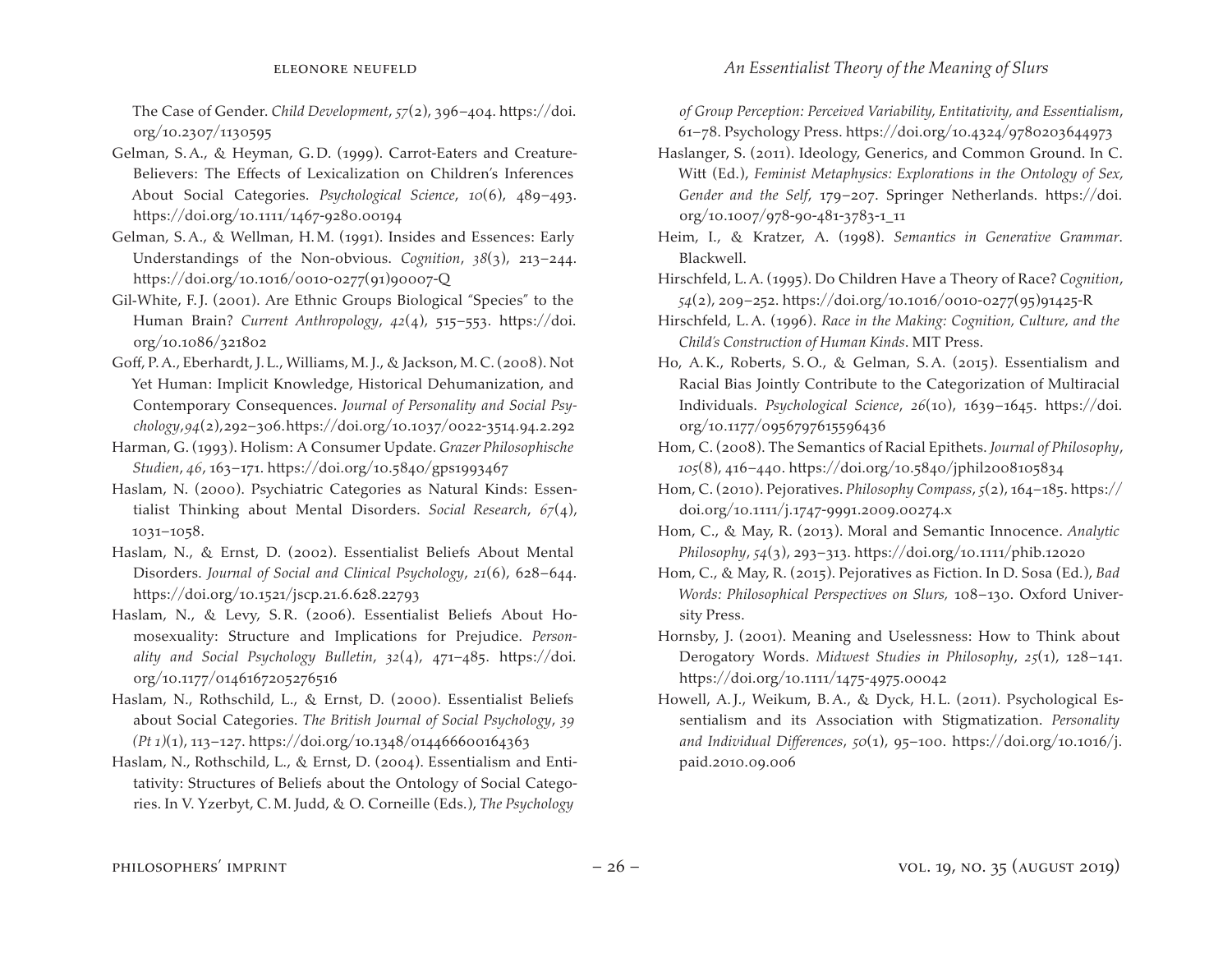- Jeshion, R. (2013a). Expressivism and the Offensiveness of Slurs. *Philosophical Perspectives*, *27*(1), 231–259. https://doi.org/10.1111/ phpe.12027
- Jeshion, R. (2013b). Slurs and Stereotypes. *Analytic Philosophy*, *54*(3), 314–329. https://doi.org/10.1111/phib.12021
- Jeshion, R. (2018). Slurs, Dehumanization, and the Expression of Contempt. In D. Sosa (Ed.), *Bad Words: Philosophical Perspectives on Slurs,* 77–104. Oxford University Press. https://doi.org/10.1093/ oso/9780198758655.003.0005
- Jönsson, M.L. (2017). Interpersonal Sameness of Meaning for Inferential Role Semantics. *Journal of Philosophical Logic*, *46*(3), 269–297. https://doi.org/10.1007/s10992-016-9400-3
- Kamp, H., & Partee, B. (1995). Prototype Theory and Compositionality. *Cognition*, *57*(2), 129–191. https://doi. org/10.1016/0010-0277(94)00659-9
- Knobe, J., Prasada, S., & Newman, G.E. (2013). Dual Character Concepts and the Normative Dimension of Conceptual Representation. *Cognition*, *127*(2), 242–257. https://doi.org/10.1016/j. cognition.2013.01.005
- Lakoff, G. (1987). *Women, Fire, and Dangerous Things: What Categories Reveal about the Mind*. University of Chicago Press.
- Leslie, S.-J. (2013). Essence and Natural Kinds: When Science Meets Preschooler Intuition. *Oxford Studies in Epistemology*, *4*, 108–166. https://doi.org/10.1093/acprof:oso/9780199672707.001.0001
- Leslie, S.-J. (2015). "Hillary Clinton is the Only Man in the Obama Administration": Dual Character Concepts, Generics, and Gender. *Analytic Philosophy*, *56*(2), 111–141. https://doi.org/10.1111/phib.12063
- Leslie, S.-J. (2017). The Original Sin of Cognition: Fear, Prejudice, and Generalization. *Journal of Philosophy*, *114*(8), 393–421. https://doi. org/10.5840/jphil2017114828
- Levy, S.R., & Dweck, C.S. (1999). The Impact of Children's Static Versus Dynamic Conceptions of People on Stereotype Formation. *Child Development*, *70*(5), 1163–1180. https://doi. org/10.1111/1467-8624.00085
- Livingstone Smith, D. (2011). *Less Than Human: Why We Demean, Enslave, and Exterminate Others*. St. Martin's Press.
- Mahalingam, R. (2003). Essentialism, Culture, and Power: Representations of Social Class. *Journal of Social Issues*, *59*(4), 733–749. https:// doi.org/10.1046/j.0022-4537.2003.00087.x

Marconi, D. (1997). *Lexical Competence*. MIT Press.

- McCawley, J.D. (1972). A Program for Logic. In D. Davidson & G. Harman (Eds.), *Semantics of Natural Language*, 498–544. Springer Netherlands. https://doi.org/10.1007/978-94-010-2557-7\_18
- Medin, D. (1989). Concepts and Conceptual Structure. *The American Psychologist*, *44*(12), 1469–1481.
- Medin, D., & Ortony, A. (1989). Psychological Essentialism. In S. Vosniadou & A. Ortony (Eds.), *Similarity and Analogical Reasoning*, 179–195. Cambridge University Press. https://doi.org/10.1017/ cbo9780511529863.009
- Mullen, B., & Leader, T. (2005). Linguistic Factors: Antilocutions, Ethnonyms, Ethnophaulisms, and Other Varieties of Hate Speech. In J. F. Dovidio, P.S. Glick, & L.A. Rudman (Eds.), *On the Nature of Prejudice: Fifty Years After Allport*, 192–207. Blackwell. https://doi. org/10.1002/9780470773963.ch12

Murphy, G.L. (2004). *The Big Book of Concepts*. MIT Press.

- Nunberg, G.(2018). The Social Life of Slurs. In D. Fogal, D.W. Harris, & M. Moss (Eds.), *New Work on Speech Acts*, 237–293. Oxford University Press. https://doi.org/10.1093/oso/9780198738831.003.0010
- Pascoe, C.J. (2012). *Dude, You're a Fag: Masculinity and Sexuality in High School*. University of California Press.
- Pauker, K., Ambady, N., & Apfelbaum, E.P. (2010). Race Salience and Essentialist Thinking in Racial Stereotype Development. *Child Development*, *81*(6), 1799–1813. https://doi. org/10.1111/j.1467-8624.2010.01511.x
- Pauker, K., Xu, Y., Williams, A., & Biddle, A.M. (2016). Race Essentialism and Social Contextual Differences in Children's Racial Stereotyping. *Child Development*, *87*(5), 1409–1422. https://doi. org/10.1111/cdev.12592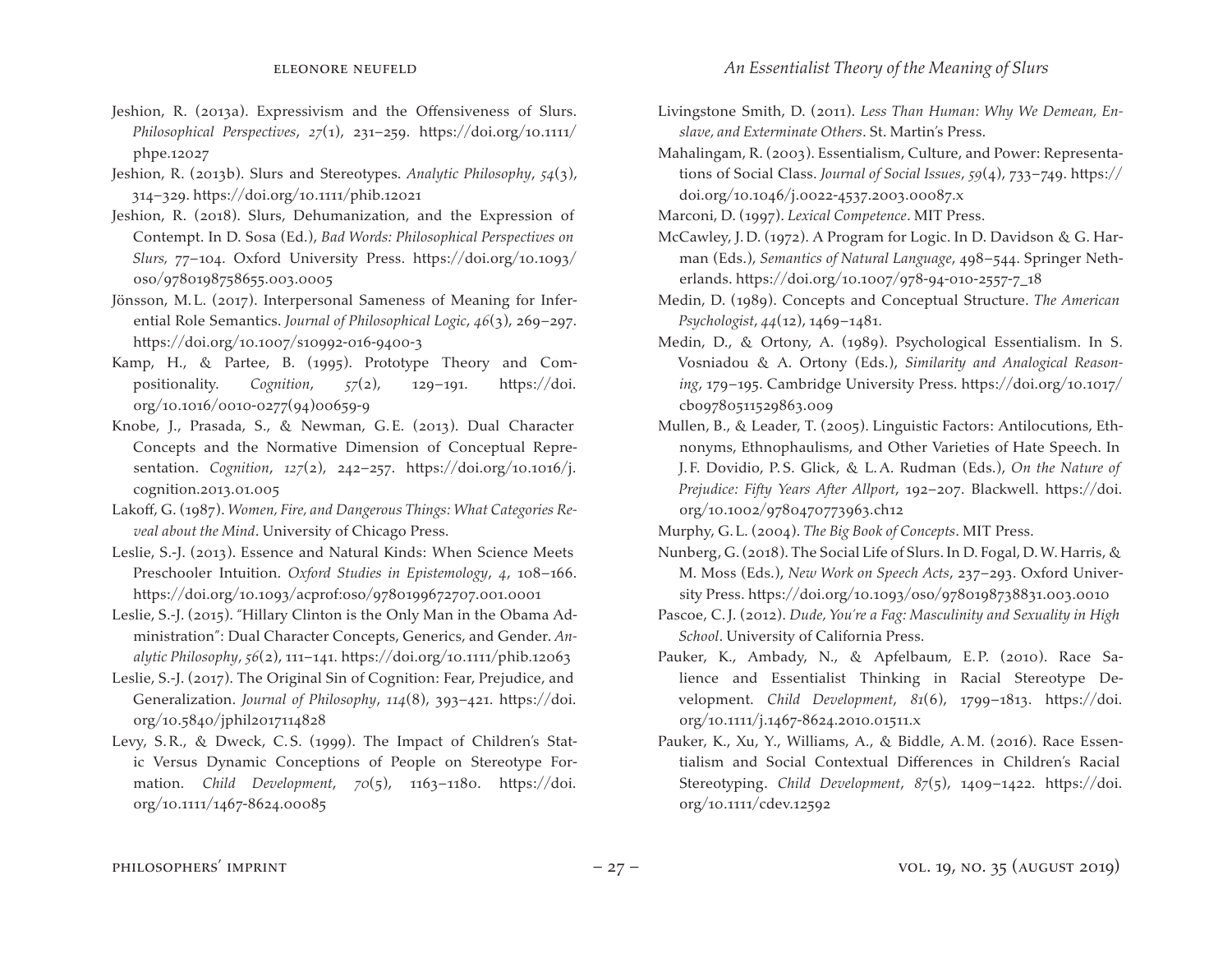- Peck, R. (2016). *I Am Not Your Negro*. Velvet Film, Inc.
- Popa-Wyatt, M. (2016). Not All Slurs are Equal. *Phenomenology and Mind*, *11*, 150–156. https://doi.org/http://dx.doi.org/10.13128/ Phe\_Mi-20115
- Potts, C. (2004). *The Logic of Conventional Implicatures*. Oxford University Press. https://doi.org/10.1093/acprof:o so/9780199273829.001.0001
- Potts, C. (2007). The Expressive Dimension. *Theoretical Linguistics*, *33*(2), 165–198. https://doi.org/10.1515/TL.2007.011
- Prentice, D.A., & Miller, D.T. (2006). Essentializing Differences between Women and Men. *Psychological Science*, *17*(2), 129–135. https://doi.org/10.1111/j.1467-9280.2006.01675.x
- Prentice, D.A., & Miller, D.T. (2007). Psychological Essentialism of Human Categories. *Current Directions in Psychological Science*, *16*(4), 202–206. https://doi.org/10.1111/j.1467-8721.2007.00504.x
- Prinz, J.J. (2012). Regaining Composure: A Defence Of Prototype Compositionality. In W. Hinzen, M. Werning, & E. Machery (Eds.), *The Oxford Handbook of Compositionality*, 437–453*.* Oxford University Press. https://doi.org/10.1093/oxfordhb/9780199541072.013.0021
- Putnam, H. (1975). The Meaning of "Meaning". *Minnesota Studies in the Philosophy of Science*, *7*, 131–193.
- Rehder,B.(2017).Concepts as Causal Models.In M.R.Waldmann (Ed.), *The Oxford Handbook of Causal Reasoning*, 347–413. Oxford University Press. https://doi.org/10.1093/oxfordhb/9780199399550.013.39
- Rey, G. (1983). Concepts and Stereotypes. *Cognition*, *15*(1–3), 237–262. https://doi.org/10.1016/0010-0277(83)90044-6
- Rice, D.R., Abrams, D., Badea, C., Bohner, G., Carnaghi, A., Dementi, L.I., … Trzebinski, J. (2010). What Did You Just Call Me? European and American Ratings of the Valence of Ethnophaulisms. *Journal of Language and Social Psychology*, *29*(1), 117–131. https://doi. org/10.1177/0261927X09351696
- Richard,M.(2008).*When Truth Gives Out*.Oxford:OxfordUniversityPress. https://doi.org/10.1093/acprof:oso/9780199239955.001.0001
- Rosch, E. (1988). Principles of Categorization. In A. Collins & E. Smith
- (Eds.), *Readings in Cognitive Science, a Perspective from Psychology and Artificial Intelligence*, 312–322. Elsevier. https://doi.org/10.1016/ B978-1-4832-1446-7.50028-5
- Schlenker, P.(2007). Expressive Presuppositions. *Theoretical Linguistics*, *33*(2), 237–245. https://doi.org/10.1515/TL.2007.017
- Sennet, A., & Copp, D. (2015). What Kind of a Mistake is it to Use a Slur? *Philosophical Studies*, *172*(4), 1079–1104. https://doi.org/10.1007/ s11098-014-0338-4
- Sloman, S. (2005). *Causal Models*. Oxford University Press. https://doi. org/10.1093/acprof:oso/9780195183115.001.0001
- Sloman, S., Love, B.C., & Ahn, W.-K. (1998). Feature Centrality and Conceptual Coherence. *Cognitive Science*, *22*(2), 189–228. https:// doi.org/10.1207/s15516709cog2202\_2
- Smith, E.E., Medin, D.L., & Rips, L.J. (1984). A Psychological Approach to Concepts: Comments on Rey's "Concepts and Stereotypes".*Cognition*, *17*(3), 265–274.https://doi.org/10.1016/0010-0277(84)90010-6
- Soames, S. (2007). What Are Natural Kinds? *Philosophical Topics*, *35*(1), 329–342. https://doi.org/10.5840/philtopics2007351/215
- Soames, S. (2010). *Philosophy of Language*. Princeton University Press.
- Soames, S. (2015). *Rethinking Language, Mind, and Meaning*. Princeton
- University Press. https://doi.org/10.1515/9781400866335
- Strawson, P. F. (1963). *Introduction to Logical Theory*. Routledge.
- Taylor, J.R. (2009). *Linguistic Categorization*. Oxford University Press.
- Toosi, N.R., & Ambady, N. (2011). Ratings of Essentialism for Eight Religious Identities. *International Journal for the Psychology of Religion*, *21*(1), 17–29. https://doi.org/10.1080/10508619.2011.532441
- Verkuyten,M.(2003).DiscoursesaboutEthnicGroup(De-)essentialism: Oppressive and Progressive Aspects. *British Journal of Social Psychology*, *42*(3), 371–391. https://doi.org/10.1348/014466603322438215
- von Fintel, K.(2009). Would You Believe it? The King of France is Back! (Presuppositions and Truth-value Intuitions). In A. Bezuidenhout & M. Reimer (Eds.), *Descriptions and Beyond*, 269–296. Oxford University Press.